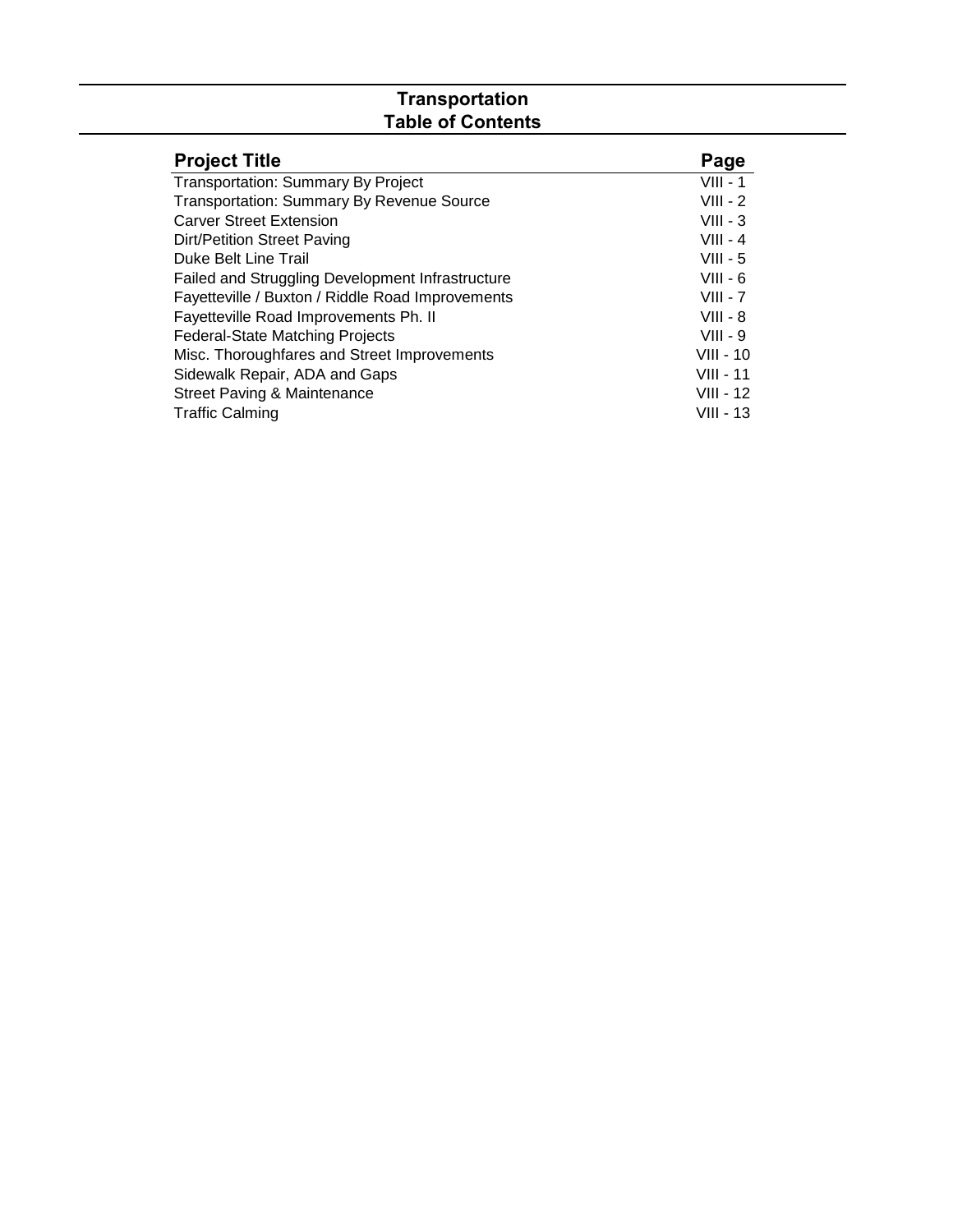|                                                           | <b>Program Category: Transportation</b> |              |             |                           |             |             |             |                        |                      |  |  |  |  |
|-----------------------------------------------------------|-----------------------------------------|--------------|-------------|---------------------------|-------------|-------------|-------------|------------------------|----------------------|--|--|--|--|
|                                                           |                                         |              |             | <b>SUMMARY BY PROJECT</b> |             |             |             |                        |                      |  |  |  |  |
| Category                                                  | <b>Prior Year</b>                       | FY 2015-16   | FY 2016-17  | FY 2017-18                | FY 2018-19  | FY 2019-20  | FY 2020-21  | <b>Future</b><br>Years | <b>Total Request</b> |  |  |  |  |
| <b>Carver Street</b><br>Extension                         | 8,185,000                               | $\mathbf 0$  | 0           | $\overline{0}$            | 0           | 0           | 0           | $\mathbf 0$            | 8,185,000            |  |  |  |  |
| Dirt/Petition<br><b>Street Paving</b>                     | 700,000                                 | 0            | 463,500     | 1,060,900                 | 655,636     | 0           | 0           | $\mathbf 0$            | 2,880,036            |  |  |  |  |
| Duke Belt Line<br>Trail                                   | $\mathbf 0$                             | 297,700      | $\pmb{0}$   | 0                         | $\mathbf 0$ | 0           | 0           | $\mathbf 0$            | 297,700              |  |  |  |  |
| Failed and<br>Struggling<br>Development<br>Infrastructure | 546,481                                 | 2,805,666    | 0           | 0                         | $\mathbf 0$ | 0           | 0           | 0                      | 3,352,147            |  |  |  |  |
| Fayetteville /<br>Buxton / Riddle<br>Road<br>Improvements | 5,000,000                               | 0            | 0           | 0                         | $\mathbf 0$ | 0           | $\mathbf 0$ | $\mathbf 0$            | 5,000,000            |  |  |  |  |
| Fayetteville<br>Road<br>Improvements<br>Ph. II            | 8,035,789                               | 0            | 0           | $\mathbf 0$               | $\mathbf 0$ | 0           | $\mathbf 0$ | 0                      | 8,035,789            |  |  |  |  |
| Federal-State<br>Matching<br>Projects                     | 8,904,319                               | 4,113,682    | 0           | 0                         | 546,364     | 0           | 5,216,733   | 5,970,261              | 24,751,359           |  |  |  |  |
| Misc<br>Thoroughfares<br>and Street<br>Improvements       | 3,490,772                               | 572,000      | 309,000     | 318,270                   | 327,818     | 337,653     | 347,782     | 358,216                | 6,061,511            |  |  |  |  |
| Sidewalk<br>Repair, ADA<br>and Gaps                       | 3,648,257                               | 1,260,000    | 4,583,500   | 1,591,350                 | 5,600,226   | 3,657,904   | 3,188,004   | 3,283,644              | 26,812,885           |  |  |  |  |
| <b>Street Paving</b><br>& Maintenance                     | 1,000,000                               | 2,000,000    | 0           | $\mathbf 0$               | $\mathbf 0$ | 0           | 0           | $\mathbf 0$            | 3,000,000            |  |  |  |  |
| <b>Traffic Calming</b>                                    | 1,600,551                               | 0            | $\pmb{0}$   | $\mathbf 0$               | $\mathbf 0$ | 0           | 0           | $\mathbf 0$            | 1,600,551            |  |  |  |  |
|                                                           | \$41,111,169                            | \$11,049,048 | \$5,356,000 | \$2,970,520               | \$7,130,044 | \$3,995,557 | \$8,752,519 | \$9,612,121            | \$89,976,978         |  |  |  |  |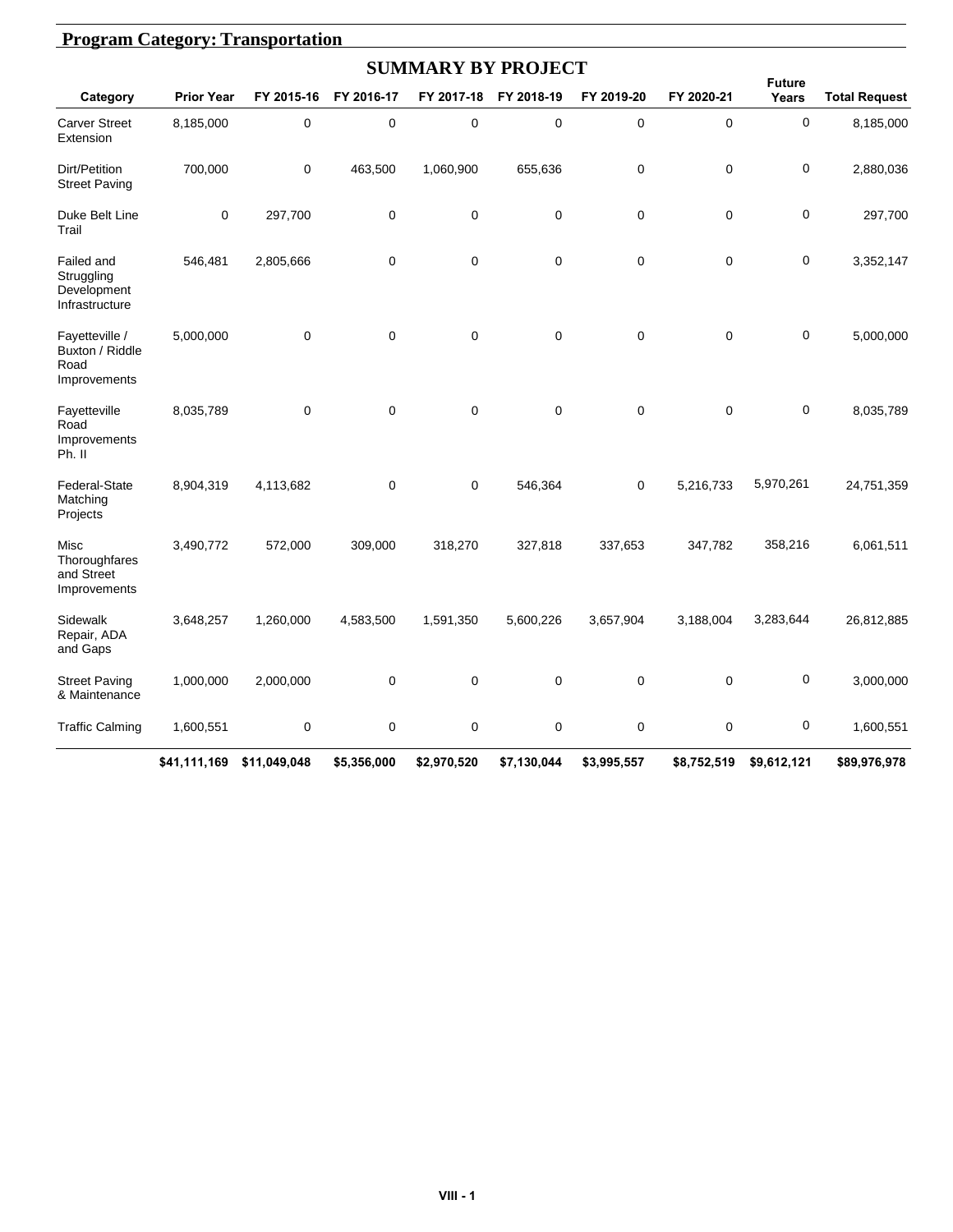# **SUMMARY BY REVENUE SOURCE**

|                          |                           |            |             |             |             |             |             | <b>Future</b> |                    |
|--------------------------|---------------------------|------------|-------------|-------------|-------------|-------------|-------------|---------------|--------------------|
| Category                 | <b>Prior Year</b>         | FY 2015-16 | FY 2016-17  | FY 2017-18  | FY 2018-19  | FY 2019-20  | FY 2020-21  | Years         | <b>Total Funds</b> |
| Unidentified             | 0                         | 0          | 5,356,000   | 2,970,520   | 7.130.044   | 3,995,557   | 8,752,519   | 9,612,121     | 37,816,761         |
| <b>Rev Unauthorized</b>  |                           |            |             |             |             |             |             |               | 0                  |
| <b>Rev Authorized</b>    |                           |            |             |             |             |             |             |               |                    |
| Pay-As-You-Go            | 1,104,948                 | 575,000    |             |             |             |             | $\Omega$    | 0             | 1,679,948          |
| Other                    | 1.921.670                 | 5,028,366  |             | 0           |             |             | $\Omega$    | 0             | 6,950,036          |
| Intergovernmental        | 2,585,696                 |            | 0           | 0           |             |             | 0           | 0             | 2,585,696          |
| <b>Installment Sales</b> | 7,965,890                 | 5,445,682  |             |             |             |             |             | 0             | 13,411,572         |
| <b>Impact Fees</b>       | 23,973,919                |            |             |             |             |             |             | 0             | 23,973,919         |
| <b>GOB Unauthorized</b>  | 200.000                   | 0          | 0           |             |             |             | $\Omega$    | 0             | 200,000            |
| <b>GOB Authorized</b>    | 3,359,046                 |            |             | 0           |             |             | 0           | 0             | 3,359,046          |
|                          | \$41,111,169 \$11,049,048 |            | \$5,356,000 | \$2,970,520 | \$7,130,044 | \$3,995,557 | \$8,752,519 | \$9,612,121   | \$89,976,978       |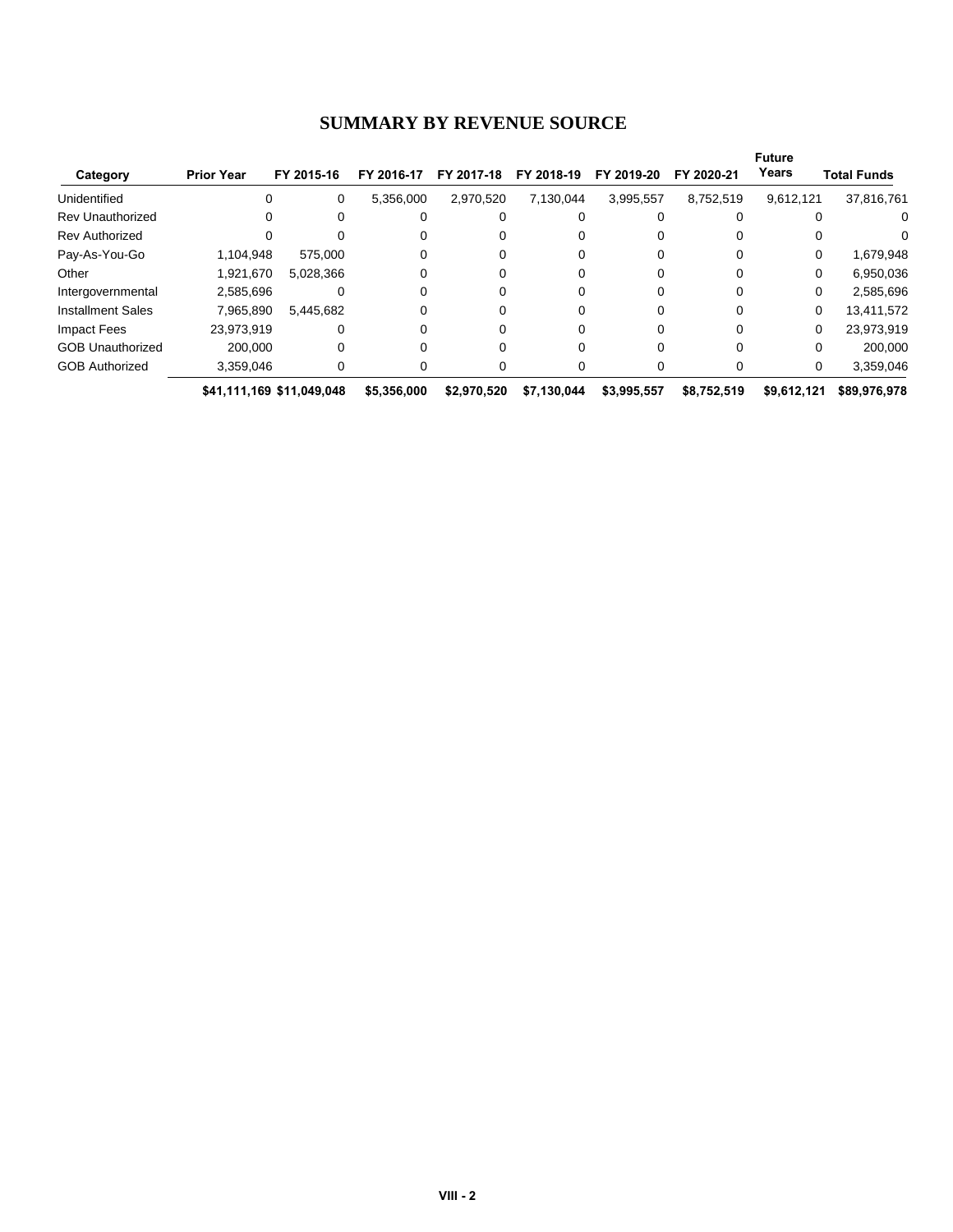| Service Area                                                                                                |                           |             |                                      | Department |                  | Division/Program:                                    |         | District:              |              |  |  |
|-------------------------------------------------------------------------------------------------------------|---------------------------|-------------|--------------------------------------|------------|------------------|------------------------------------------------------|---------|------------------------|--------------|--|--|
| Transportation                                                                                              |                           |             | <b>Public Works</b>                  |            |                  | Engineering                                          |         | $\overline{2}$         |              |  |  |
| <b>Project Title</b><br><b>Carver Street Extension</b>                                                      |                           |             | <b>Pin Number</b><br>0833-01-45-7719 |            |                  | <b>Master Plan</b><br>Long Range Transportation Plan |         |                        |              |  |  |
|                                                                                                             |                           |             |                                      |            |                  |                                                      |         |                        |              |  |  |
| <b>Project Description</b>                                                                                  |                           |             |                                      |            |                  |                                                      |         |                        |              |  |  |
| This project extends Carver Street one mile in northeastern Durham from<br>Danube Lane east to Hamlin Road. |                           |             |                                      |            |                  |                                                      |         |                        |              |  |  |
|                                                                                                             |                           |             |                                      |            |                  |                                                      |         |                        |              |  |  |
| PROJECT STATUS -                                                                                            |                           | June 2015   |                                      |            | PROJECTED DATES: |                                                      |         | <b>TYPE REQUEST</b>    |              |  |  |
|                                                                                                             | <b>Total Expenditures</b> | \$2,077,143 |                                      | Beginning  |                  | 07/12                                                |         | Continuation           |              |  |  |
|                                                                                                             |                           |             |                                      | Completion |                  | 12/17                                                |         |                        |              |  |  |
| <b>Appropriation</b>                                                                                        | <b>Prior Year</b>         | 2015-16     | 2016-17                              | 2017-18    | 2018-19          | 2019-20                                              | 2020-21 | <b>Future</b><br>Years | <b>TOTAL</b> |  |  |
| Planning/Design                                                                                             | \$2,050,000               | \$0         | \$0                                  | \$0        | \$0              | \$0                                                  | \$0     | \$0                    | \$2,050,000  |  |  |
| Land                                                                                                        | \$2,635,000               | \$0         | \$0                                  | \$0        | \$0              | \$0                                                  | \$0     | \$0                    | \$2,635,000  |  |  |
| Construction                                                                                                | \$3,500,000               | \$0         | \$0                                  | \$0        | \$0              | \$0                                                  | \$0     | \$0                    | \$3,500,000  |  |  |
| <b>Total</b>                                                                                                | \$8,185,000               | \$0         | \$0                                  | \$0        | \$0              | \$0                                                  | \$0     | \$0                    | \$8,185,000  |  |  |
|                                                                                                             |                           |             |                                      |            |                  |                                                      |         |                        |              |  |  |
| Revenue                                                                                                     | <b>Prior Year</b>         | 2015-16     | 2016-17                              | 2017-18    | 2018-19          | 2019-20                                              | 2020-21 | <b>Future</b><br>Years | <b>TOTAL</b> |  |  |
| Pay-As-You-Go                                                                                               | \$0                       | \$0         | \$0                                  | \$0        | \$0              | \$0                                                  | \$0     | \$0                    | \$0          |  |  |
| <b>GOB Authorized</b>                                                                                       | \$0                       | \$0         | \$0                                  | \$0        | \$0              | \$0                                                  | \$0     | \$0                    | \$0          |  |  |
| <b>GOB Unauthorize</b>                                                                                      | \$0                       | \$0         | \$0                                  | \$0        | \$0              | \$0                                                  | \$0     | \$0                    | \$0          |  |  |
| <b>Rev Authorized</b>                                                                                       | \$0                       | \$0         | \$0                                  | \$0        | \$0              | \$0                                                  | \$0     | \$0                    | \$0          |  |  |
| Rev Unauthorized                                                                                            | \$0                       | \$0         | \$0                                  | \$0        | \$0              | \$0                                                  | \$0     | \$0                    | \$0          |  |  |
| <b>Installment Sales</b>                                                                                    | \$0                       | \$0         | \$0                                  | \$0        | \$0              | \$0                                                  | \$0     | \$0                    | \$0          |  |  |
| Impact Fees                                                                                                 | \$8,185,000               | \$0         | \$0                                  | \$0        | \$0              | \$0                                                  | \$0     | \$0                    | \$8,185,000  |  |  |
| Intergovernmental                                                                                           | \$0                       | \$0         | \$0                                  | \$0        | \$0              | \$0                                                  | \$0     | \$0                    | \$0          |  |  |
| Other                                                                                                       | \$0                       | \$0         | \$0                                  | \$0        | \$0              | \$0                                                  | \$0     | \$0                    | \$0          |  |  |
| Unidentified                                                                                                | \$0                       | \$0         | \$0                                  | \$0        | \$0              | \$0                                                  | \$0     | \$0                    | \$0          |  |  |
| <b>Total</b>                                                                                                | \$8,185,000               | \$0         | \$0                                  | \$0        | \$0              | \$0                                                  | \$0     | \$0                    | \$8,185,000  |  |  |
| <b>Operating</b>                                                                                            | <b>Prior Year</b>         | 2015-16     | 2016-17                              | 2017-18    | 2018-19          | 2019-20                                              | 2020-21 | <b>Future</b><br>Years | <b>TOTAL</b> |  |  |
| <b>Capital Outlay</b>                                                                                       | \$0                       | \$0         | \$0                                  | \$0        | \$0              | \$0                                                  | \$0     | \$0                    | \$0          |  |  |
| Maint/Operations                                                                                            | \$0                       | \$0         | \$0                                  | \$0        | \$0              | \$0                                                  | \$0     | \$0                    | \$0          |  |  |
| Personnel                                                                                                   | \$0                       | \$0         | \$0                                  | \$0        | \$0              | \$0                                                  | \$0     | \$0                    | \$0          |  |  |
| <b>Total</b>                                                                                                | \$0                       | \$0         | \$0                                  | \$0        | \$0              | \$0                                                  | \$0     | \$0                    | \$0          |  |  |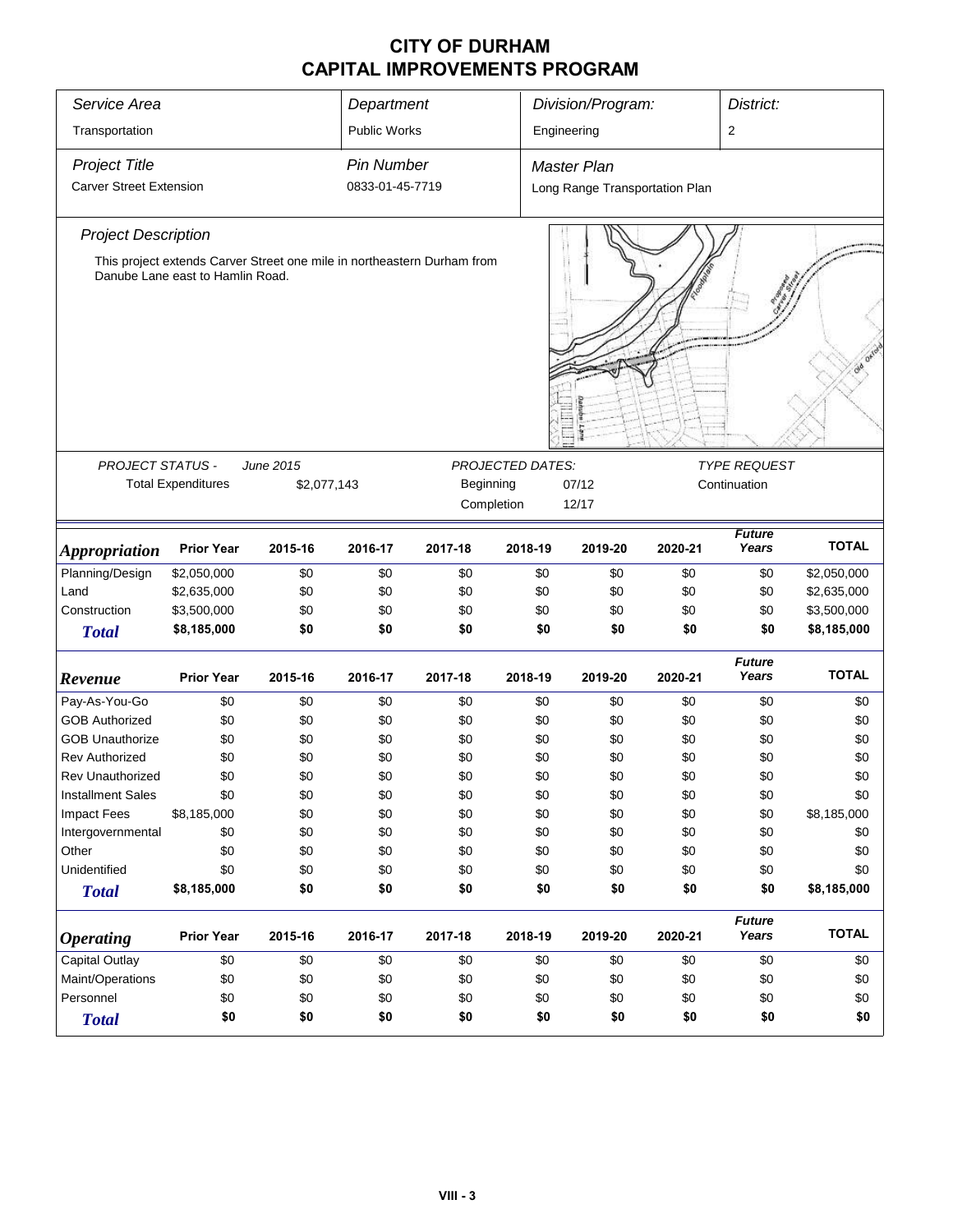| Service Area                                        |                                                                                                                                                                                                                                                                                                                                                   |           | Department          |             |            | Division/Program:                                     |         | District:              |              |  |  |  |
|-----------------------------------------------------|---------------------------------------------------------------------------------------------------------------------------------------------------------------------------------------------------------------------------------------------------------------------------------------------------------------------------------------------------|-----------|---------------------|-------------|------------|-------------------------------------------------------|---------|------------------------|--------------|--|--|--|
| Transportation                                      |                                                                                                                                                                                                                                                                                                                                                   |           | <b>Public Works</b> |             |            | Engineering                                           |         | All                    |              |  |  |  |
| <b>Project Title</b><br>Dirt/Petition Street Paving |                                                                                                                                                                                                                                                                                                                                                   |           | <b>Pin Number</b>   |             |            | <b>Master Plan</b><br><b>Pavement Condition Study</b> |         |                        |              |  |  |  |
|                                                     | <b>Project Description</b><br>Funding is to pave gravel or dirt streets. The projects have been ordered by<br>City Council once a successful petition has been completed by the property<br>owners, or have been ordered under City Councils Enabling Act Authority.<br><b>PROJECT STATUS -</b><br><b>PROJECTED DATES:</b><br><b>TYPE REQUEST</b> |           |                     |             |            |                                                       |         |                        |              |  |  |  |
|                                                     |                                                                                                                                                                                                                                                                                                                                                   | June 2015 |                     |             |            |                                                       |         |                        |              |  |  |  |
|                                                     | <b>Total Expenditures</b>                                                                                                                                                                                                                                                                                                                         |           | \$0                 |             | Beginning  | 07/12                                                 |         | Continuation           |              |  |  |  |
|                                                     |                                                                                                                                                                                                                                                                                                                                                   |           |                     |             | Completion | 07/18                                                 |         |                        |              |  |  |  |
| <i><b>Appropriation</b></i>                         | <b>Prior Year</b>                                                                                                                                                                                                                                                                                                                                 | 2015-16   | 2016-17             | 2017-18     | 2018-19    | 2019-20                                               | 2020-21 | <b>Future</b><br>Years | <b>TOTAL</b> |  |  |  |
| Construction                                        | \$700,000                                                                                                                                                                                                                                                                                                                                         | \$0       | \$463,500           | \$1,060,900 | \$655,636  | \$0                                                   | \$0     | \$0                    | \$2,880,036  |  |  |  |
| <b>Total</b>                                        | \$700,000                                                                                                                                                                                                                                                                                                                                         | \$0       | \$463,500           | \$1,060,900 | \$655,636  | \$0                                                   | \$0     | \$0                    | \$2,880,036  |  |  |  |
| Revenue                                             | <b>Prior Year</b>                                                                                                                                                                                                                                                                                                                                 | 2015-16   | 2016-17             | 2017-18     | 2018-19    | 2019-20                                               | 2020-21 | <b>Future</b><br>Years | <b>TOTAL</b> |  |  |  |
| <b>Installment Sales</b>                            | \$700,000                                                                                                                                                                                                                                                                                                                                         | \$0       | \$0                 | \$0         | \$0        | \$0                                                   | \$0     | \$0                    | \$700,000    |  |  |  |
| Unidentified                                        | \$0                                                                                                                                                                                                                                                                                                                                               | \$0       | \$463,500           | \$1,060,900 | \$655,636  | \$0                                                   | \$0     | \$0                    | \$2,180,036  |  |  |  |
| <b>Total</b>                                        | \$700,000                                                                                                                                                                                                                                                                                                                                         | \$0       | \$463,500           | \$1,060,900 | \$655,636  | \$0                                                   | \$0     | \$0                    | \$2,880,036  |  |  |  |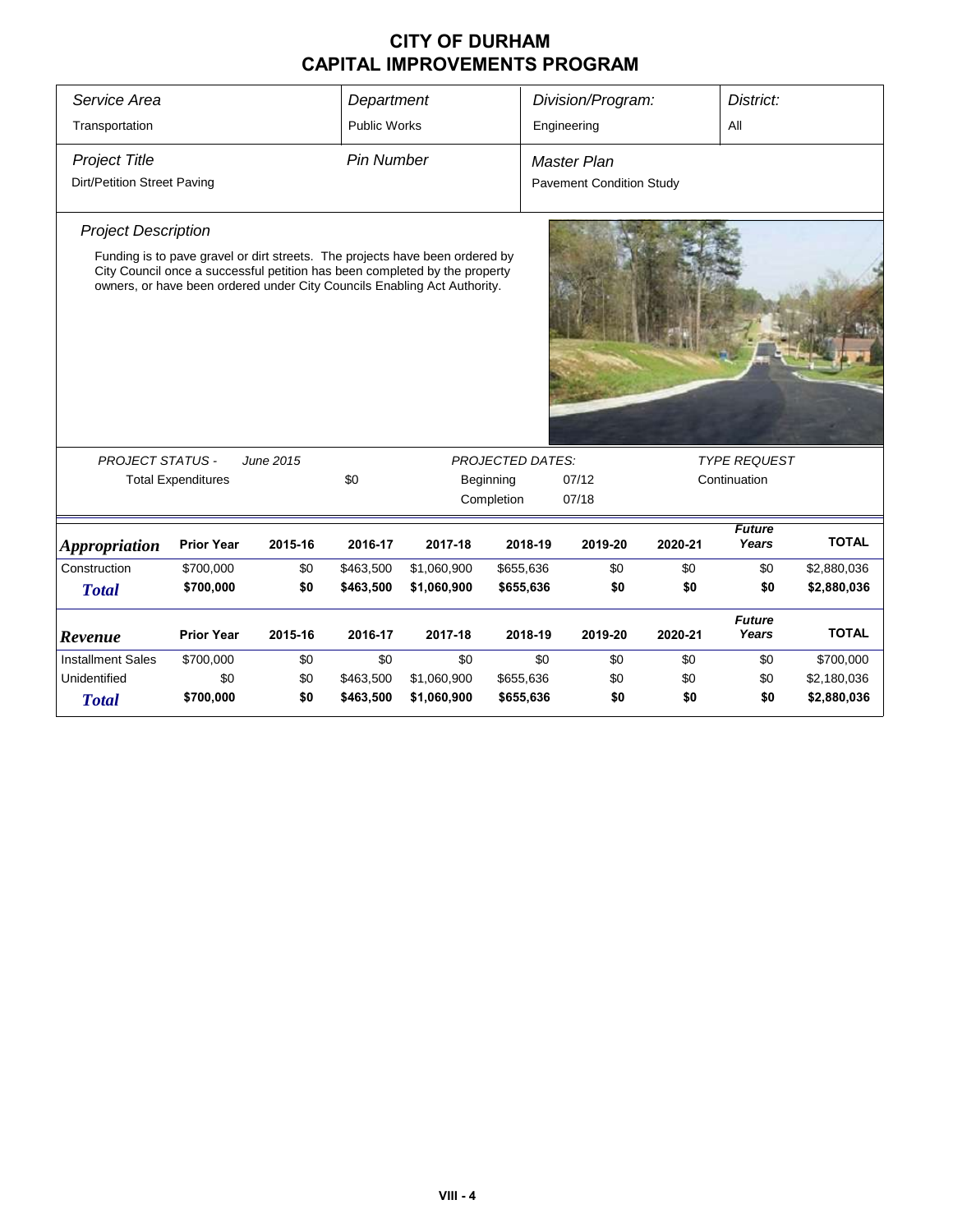| Service Area                                                                                                                                                                                                                                                                                                                                                              |                           |           | Department        |         |                                         | Division/Program:        | District: |                        |              |  |  |  |
|---------------------------------------------------------------------------------------------------------------------------------------------------------------------------------------------------------------------------------------------------------------------------------------------------------------------------------------------------------------------------|---------------------------|-----------|-------------------|---------|-----------------------------------------|--------------------------|-----------|------------------------|--------------|--|--|--|
|                                                                                                                                                                                                                                                                                                                                                                           |                           |           |                   |         |                                         |                          |           |                        |              |  |  |  |
| Transportation                                                                                                                                                                                                                                                                                                                                                            |                           |           | Transportation    |         |                                         | Pedestrian/Bike Planning |           | 2                      |              |  |  |  |
| <b>Project Title</b>                                                                                                                                                                                                                                                                                                                                                      |                           |           | <b>Pin Number</b> |         |                                         | <b>Master Plan</b>       |           |                        |              |  |  |  |
| Duke Belt Line Trail                                                                                                                                                                                                                                                                                                                                                      |                           |           |                   |         | Durham Trails and Greenways Master Plan |                          |           |                        |              |  |  |  |
| <b>Project Description</b><br>FY16 funding will provide for the development of a Master Plan for the Duke<br>Belt Line Trail Corridor, which is no longer in use. The project will consist of<br>repurposing 2.2 miles of trail for pedestrian and/or bike use; connecting users<br>from Downtown Durham to points of interest in neighborhoods to the North<br>and East. |                           |           |                   |         |                                         |                          |           |                        |              |  |  |  |
|                                                                                                                                                                                                                                                                                                                                                                           |                           |           |                   |         |                                         |                          |           |                        |              |  |  |  |
| <b>PROJECT STATUS -</b>                                                                                                                                                                                                                                                                                                                                                   |                           |           |                   |         | <b>PROJECTED DATES:</b>                 |                          |           | <b>TYPE REQUEST</b>    |              |  |  |  |
|                                                                                                                                                                                                                                                                                                                                                                           | <b>Total Expenditures</b> |           | \$0               |         | Beginning                               | 07/15                    |           | <b>New</b>             |              |  |  |  |
|                                                                                                                                                                                                                                                                                                                                                                           |                           |           |                   |         | Completion                              | 12/16                    |           |                        |              |  |  |  |
| <i><b>Appropriation</b></i>                                                                                                                                                                                                                                                                                                                                               | <b>Prior Year</b>         | 2015-16   | 2016-17           | 2017-18 | 2018-19                                 | 2019-20                  | 2020-21   | <b>Future</b><br>Years | <b>TOTAL</b> |  |  |  |
| Planning/Design                                                                                                                                                                                                                                                                                                                                                           | \$0                       | \$297,700 | \$0               | \$0     | \$0                                     | \$0                      | \$0       | \$0                    | \$297,700    |  |  |  |
| <b>Total</b>                                                                                                                                                                                                                                                                                                                                                              | \$0                       | \$297,700 | \$0               | \$0     | \$0                                     | \$0                      | \$0       | \$0                    | \$297,700    |  |  |  |
| Revenue                                                                                                                                                                                                                                                                                                                                                                   | <b>Prior Year</b>         | 2015-16   | 2016-17           | 2017-18 | 2018-19                                 | 2019-20                  | 2020-21   | <b>Future</b><br>Years | <b>TOTAL</b> |  |  |  |
| Pay-As-You-Go                                                                                                                                                                                                                                                                                                                                                             | \$0                       | \$75,000  | \$0               | \$0     | \$0                                     | \$0                      | \$0       | \$0                    | \$75,000     |  |  |  |
| Other                                                                                                                                                                                                                                                                                                                                                                     | \$0                       | \$222,700 | \$0               | \$0     | \$0                                     | \$0                      | \$0       | \$0                    | \$222,700    |  |  |  |
| <b>Total</b>                                                                                                                                                                                                                                                                                                                                                              | \$0                       | \$297,700 | \$0               | \$0     | \$0                                     | \$0                      | \$0       | \$0                    | \$297,700    |  |  |  |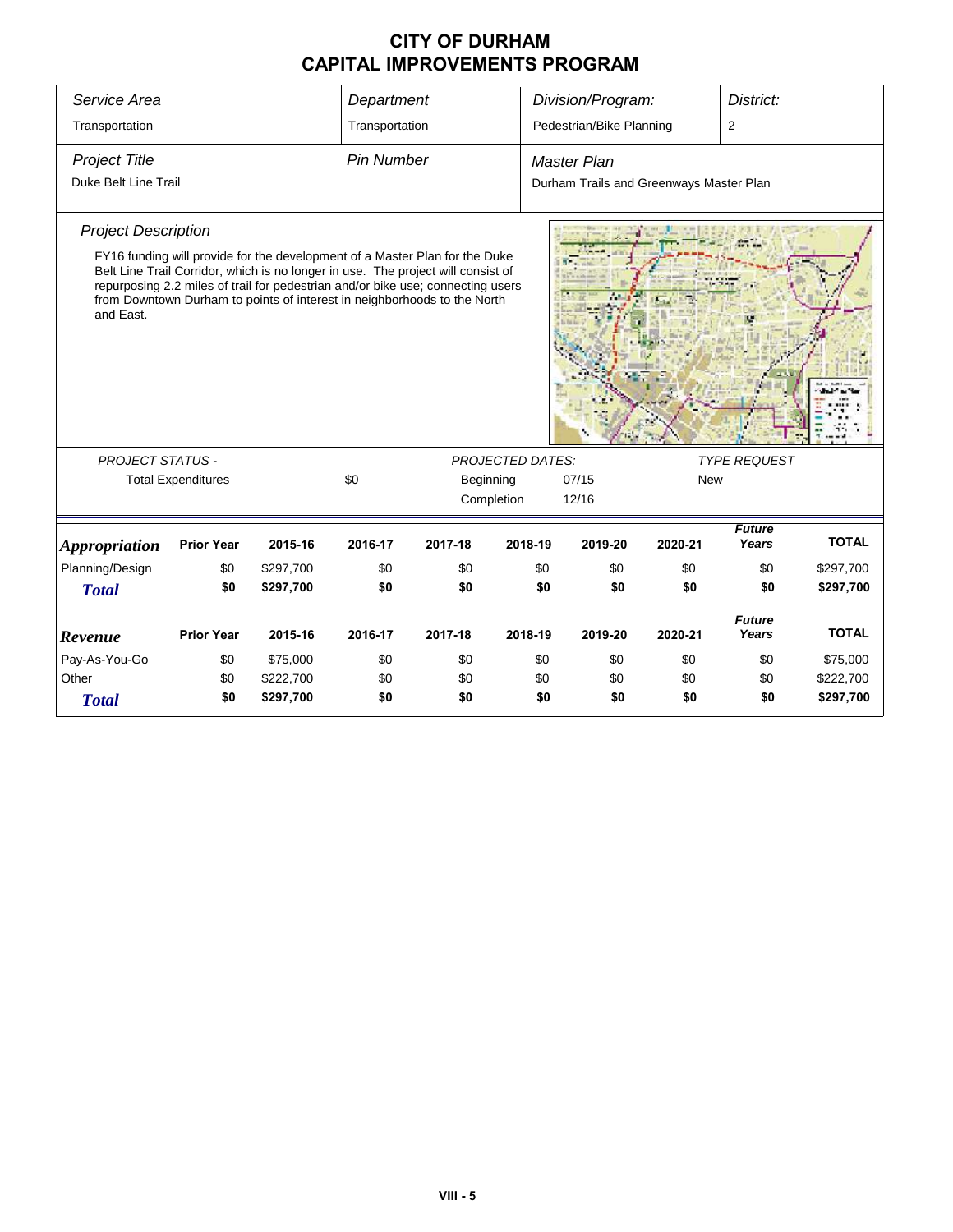| Service Area                                        |                                                      |                                                                                                                                     | Department          |            |                         | Division/Program: |                                    | District:              |              |  |
|-----------------------------------------------------|------------------------------------------------------|-------------------------------------------------------------------------------------------------------------------------------------|---------------------|------------|-------------------------|-------------------|------------------------------------|------------------------|--------------|--|
| Transportation                                      |                                                      |                                                                                                                                     | <b>Public Works</b> |            |                         | Engineering       |                                    | All                    |              |  |
| <b>Project Title</b>                                |                                                      |                                                                                                                                     | <b>Pin Number</b>   |            |                         | Master Plan       |                                    |                        |              |  |
| Failed and Struggling Development<br>Infrastructure |                                                      |                                                                                                                                     |                     |            |                         |                   |                                    |                        |              |  |
| <b>Project Description</b>                          |                                                      |                                                                                                                                     |                     |            |                         |                   |                                    |                        |              |  |
|                                                     |                                                      | Funding for completon of infrastructure in Failed and Struggling<br>Developments, due to the real estate economic downfall of 2007. |                     |            |                         |                   |                                    |                        |              |  |
|                                                     |                                                      | FY16 funding will begin to address the Ravenstone subdivision, along with                                                           |                     |            |                         |                   |                                    |                        |              |  |
| various others.                                     |                                                      |                                                                                                                                     |                     |            |                         |                   | <b>Picture</b><br><b>Available</b> |                        |              |  |
| <b>PROJECT STATUS -</b>                             |                                                      | June 2015                                                                                                                           |                     |            | <b>PROJECTED DATES:</b> |                   |                                    | <b>TYPE REQUEST</b>    |              |  |
|                                                     | <b>Total Expenditures</b>                            |                                                                                                                                     | \$0                 | Beginning  |                         | Continuation      |                                    |                        |              |  |
|                                                     |                                                      |                                                                                                                                     |                     | Completion |                         | 07/12<br>12/16    |                                    |                        |              |  |
|                                                     |                                                      |                                                                                                                                     |                     |            |                         |                   |                                    |                        |              |  |
| <i><b>Appropriation</b></i>                         | <b>Prior Year</b>                                    | 2015-16                                                                                                                             | 2016-17             | 2017-18    | 2018-19                 | 2019-20           | 2020-21                            | <b>Future</b><br>Years | <b>TOTAL</b> |  |
| Planning/Design                                     | \$0                                                  | \$0                                                                                                                                 | \$0                 | \$0        | \$0                     | \$0               | \$0                                | \$0                    | \$0          |  |
| Land                                                | \$0                                                  | \$0                                                                                                                                 | \$0                 | \$0        | \$0                     | \$0               | \$0                                | \$0                    | \$0          |  |
| Construction                                        | \$546,481                                            | \$2,805,666                                                                                                                         | \$0                 | \$0        | \$0                     | \$0               | \$0                                | \$0                    | \$3,352,147  |  |
| Equip/Furnishings                                   | \$0                                                  | \$0                                                                                                                                 | \$0                 | \$0        | \$0                     | \$0               | \$0                                | \$0                    | \$0          |  |
| Contingency                                         | \$0                                                  | \$0                                                                                                                                 | \$0                 | \$0        | \$0                     | \$0               | \$0                                | \$0                    | \$0          |  |
| <b>Total</b>                                        | \$546,481                                            | \$2,805,666                                                                                                                         | \$0                 | \$0        | \$0                     | \$0               | \$0                                | \$0                    | \$3,352,147  |  |
| Revenue                                             | <b>Prior Year</b>                                    | 2015-16                                                                                                                             | 2016-17             | 2017-18    | 2018-19                 | 2019-20           | 2020-21                            | <b>Future</b><br>Years | <b>TOTAL</b> |  |
| Pay-As-You-Go                                       | \$0                                                  | \$0                                                                                                                                 | \$0                 | \$0        | \$0                     | \$0               | \$0                                | \$0                    | \$0          |  |
| <b>GOB Authorized</b>                               | \$0                                                  | \$0                                                                                                                                 | \$0                 | \$0        | \$0                     | \$0               | \$0                                | \$0                    | \$0          |  |
| <b>GOB Unauthorize</b>                              | \$200,000                                            | \$0                                                                                                                                 | \$0                 | \$0        | \$0                     | \$0               | \$0                                | \$0                    | \$200,000    |  |
| <b>Rev Authorized</b>                               | \$0                                                  | \$0                                                                                                                                 | \$0                 | \$0        | \$0                     | \$0               | \$0                                | \$0                    | \$0          |  |
| <b>Rev Unauthorized</b>                             | \$0                                                  | \$0                                                                                                                                 | \$0                 | \$0        | \$0                     | \$0               | \$0                                | \$0                    | \$0          |  |
| <b>Installment Sales</b>                            | \$0                                                  | \$0                                                                                                                                 | \$0                 | \$0        | \$0                     | \$0               | \$0                                | \$0                    | \$0          |  |
| <b>Impact Fees</b>                                  | \$0                                                  | \$0                                                                                                                                 | \$0                 | \$0        | \$0                     | \$0               | \$0                                | \$0                    | \$0          |  |
| Intergovernmental                                   | \$0                                                  | \$0                                                                                                                                 | \$0                 | \$0        | \$0                     | \$0               | \$0                                | \$0                    | \$0          |  |
| Other                                               | \$346,481                                            | \$2,805,666                                                                                                                         | \$0                 | \$0        | \$0                     | \$0               | \$0                                | \$0                    | \$3,152,147  |  |
| Unidentified                                        | \$0                                                  | \$0                                                                                                                                 | \$0                 | \$0        | \$0                     | \$0               | \$0                                | \$0                    | \$0          |  |
| <b>Total</b>                                        | \$546,481                                            | \$2,805,666                                                                                                                         | \$0                 | \$0        | \$0                     | \$0               | \$0                                | \$0                    | \$3,352,147  |  |
| <b>Operating</b>                                    | <b>Prior Year</b>                                    | 2015-16                                                                                                                             | 2016-17             | 2017-18    | 2018-19                 | 2019-20           | 2020-21                            | <b>Future</b><br>Years | <b>TOTAL</b> |  |
| <b>Capital Outlay</b>                               | \$0                                                  | \$0                                                                                                                                 | \$0                 | \$0        | \$0                     | \$0               | \$0                                | \$0                    | \$0          |  |
| Maint/Operations                                    | \$0                                                  | \$0                                                                                                                                 | \$0                 | \$0        | \$0                     | \$0               | \$0                                | \$0                    | \$0          |  |
| Personnel                                           | \$0                                                  | \$0                                                                                                                                 | \$0                 | \$0        | \$0                     | \$0               | \$0                                | \$0                    | \$0          |  |
| <b>Total</b>                                        | \$0<br>\$0<br>\$0<br>\$0<br>\$0<br>\$0<br>\$0<br>\$0 |                                                                                                                                     |                     |            |                         |                   |                                    |                        | \$0          |  |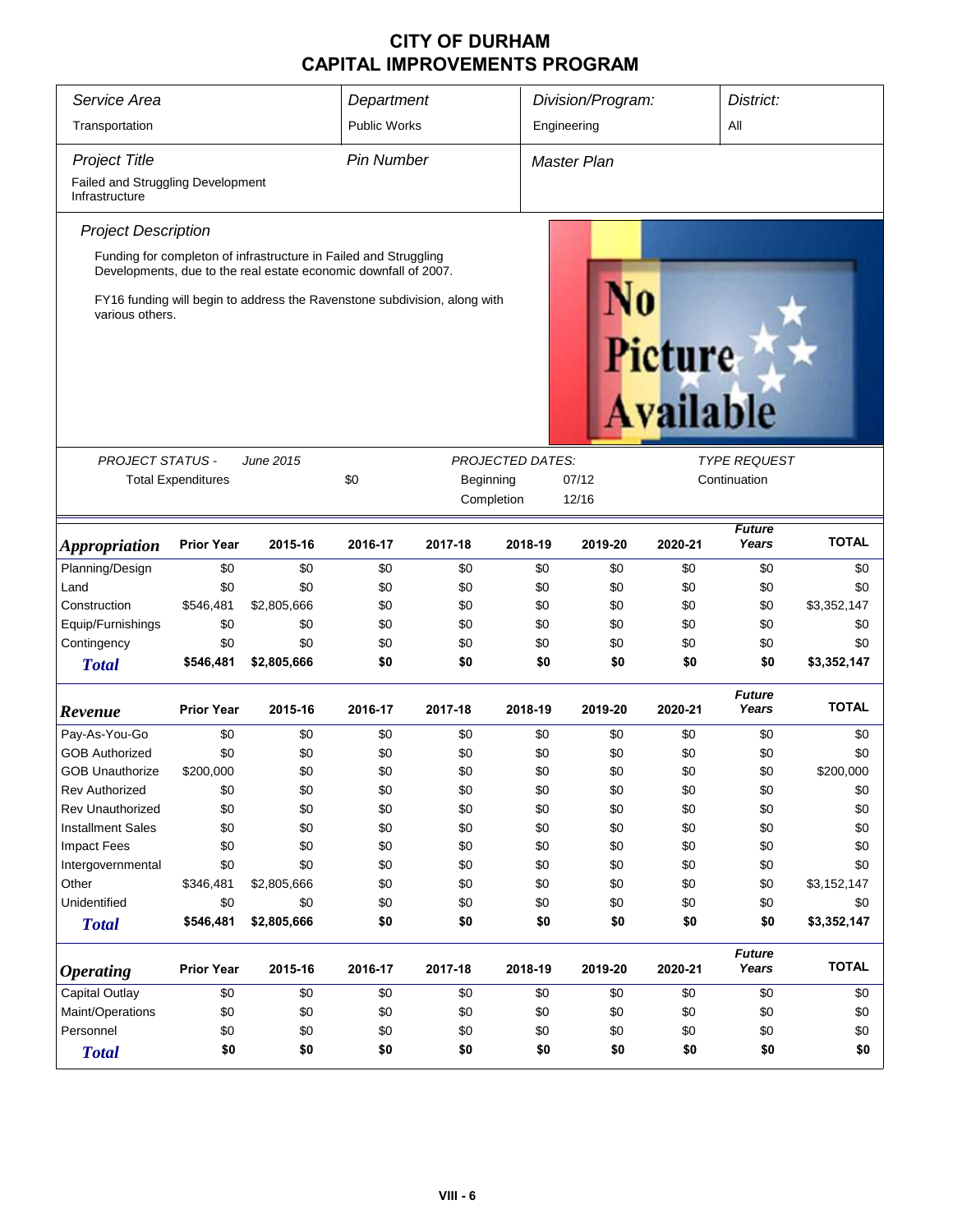| Service Area                                                                | Department                |                                                                                                                                                               |                     | Division/Program: |                         | District:                     |              |                        |              |
|-----------------------------------------------------------------------------|---------------------------|---------------------------------------------------------------------------------------------------------------------------------------------------------------|---------------------|-------------------|-------------------------|-------------------------------|--------------|------------------------|--------------|
| Transportation                                                              |                           |                                                                                                                                                               | <b>Public Works</b> |                   |                         | Engineering Survey, Design an |              | 4                      |              |
| <b>Project Title</b><br>Fayetteville / Buxton / Riddle Road<br>Improvements |                           |                                                                                                                                                               | <b>Pin Number</b>   |                   |                         | <b>Master Plan</b>            |              |                        |              |
| <b>Project Description</b>                                                  |                           |                                                                                                                                                               |                     |                   |                         |                               |              |                        |              |
|                                                                             |                           | This project will provide improvements to Fayetteville Road by realignment of<br>Buxton Road and Riddle Road to form one intersection with Fayetteville Road. |                     |                   |                         |                               |              |                        |              |
| <b>PROJECT STATUS -</b>                                                     |                           | June 2015                                                                                                                                                     |                     |                   | <b>PROJECTED DATES:</b> |                               |              | <b>TYPE REQUEST</b>    |              |
|                                                                             | <b>Total Expenditures</b> |                                                                                                                                                               | \$0                 |                   | Beginning               |                               | Continuation |                        |              |
|                                                                             |                           |                                                                                                                                                               |                     |                   | Completion              | 12/17                         |              |                        |              |
| <b>Appropriation</b>                                                        | <b>Prior Year</b>         | 2015-16                                                                                                                                                       | 2016-17             | 2017-18           | 2018-19                 | 2019-20                       | 2020-21      | <b>Future</b><br>Years | <b>TOTAL</b> |
| Land                                                                        | \$1,600,000               | \$0                                                                                                                                                           | \$0                 | \$0               | \$0                     | \$0                           | \$0          | \$0                    | \$1,600,000  |
| Construction                                                                | \$3,400,000               | \$0                                                                                                                                                           | \$0                 | \$0               | \$0                     | \$0                           | \$0          | \$0                    | \$3,400,000  |
| <b>Total</b>                                                                | \$5,000,000               | \$0                                                                                                                                                           | \$0                 | \$0               | \$0                     | \$0                           | \$0          | \$0                    | \$5,000,000  |
| Revenue                                                                     | <b>Prior Year</b>         | 2015-16                                                                                                                                                       | 2016-17             | 2017-18           | 2018-19                 | 2019-20                       | 2020-21      | <b>Future</b><br>Years | <b>TOTAL</b> |
| <b>Impact Fees</b>                                                          | \$5,000,000               | \$0                                                                                                                                                           | \$0                 | \$0               | \$0                     | \$0                           | \$0          | \$0                    | \$5,000,000  |
| <b>Total</b>                                                                | \$5,000,000               | \$0                                                                                                                                                           | \$0                 | \$0               | \$0                     | \$0                           | \$0          | \$0                    | \$5,000,000  |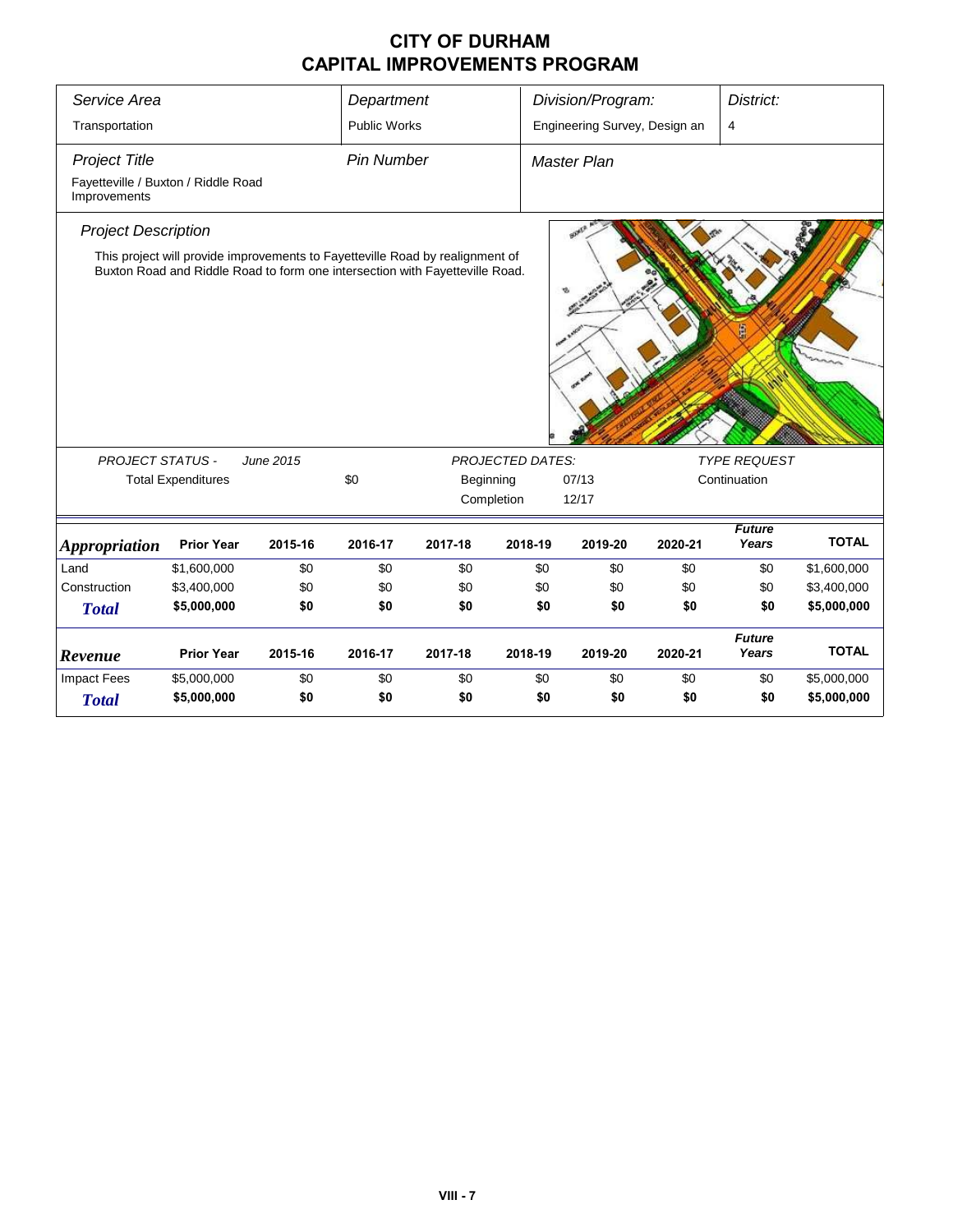| Service Area                                                              |                                                                                                                                                                                                    |                          | Department          |                                                                   |            | Division/Program:                            |         | District:              |              |  |  |  |
|---------------------------------------------------------------------------|----------------------------------------------------------------------------------------------------------------------------------------------------------------------------------------------------|--------------------------|---------------------|-------------------------------------------------------------------|------------|----------------------------------------------|---------|------------------------|--------------|--|--|--|
| Transportation                                                            |                                                                                                                                                                                                    |                          | <b>Public Works</b> |                                                                   |            | Engineering                                  |         | 4                      |              |  |  |  |
| <b>Project Title</b>                                                      |                                                                                                                                                                                                    |                          | <b>Pin Number</b>   |                                                                   |            | Master Plan                                  |         |                        |              |  |  |  |
| Fayetteville Road Improvements Ph. II                                     |                                                                                                                                                                                                    |                          | 0729-02-76-3045     |                                                                   |            | Long Range Transportation Plan               |         |                        |              |  |  |  |
|                                                                           |                                                                                                                                                                                                    |                          |                     |                                                                   |            |                                              |         |                        |              |  |  |  |
| <b>Project Description</b>                                                |                                                                                                                                                                                                    |                          |                     |                                                                   |            |                                              |         |                        |              |  |  |  |
| This project will provide improvements to Fayetteville Road that promotes | safety and better traffic flow. The project limits are from Riddle Road south to<br>Woodcroft Parkway.<br>POCSta.132 O4.85<br>44 03' 50.4' E<br><b>PROJECT STATUS -</b><br><b>PROJECTED DATES:</b> |                          |                     |                                                                   |            |                                              |         |                        |              |  |  |  |
|                                                                           |                                                                                                                                                                                                    |                          |                     |                                                                   |            |                                              |         |                        |              |  |  |  |
|                                                                           | <b>Total Expenditures</b>                                                                                                                                                                          | June 2015<br>\$1,079,232 |                     | Beginning                                                         |            | <b>TYPE REQUEST</b><br>Continuation<br>07/12 |         |                        |              |  |  |  |
|                                                                           |                                                                                                                                                                                                    |                          |                     |                                                                   | Completion | 12/24                                        |         |                        |              |  |  |  |
|                                                                           |                                                                                                                                                                                                    |                          |                     |                                                                   |            |                                              |         |                        |              |  |  |  |
| <b>Appropriation</b>                                                      | <b>Prior Year</b>                                                                                                                                                                                  | 2015-16                  | 2016-17             | 2017-18                                                           | 2018-19    | 2019-20                                      | 2020-21 | <b>Future</b><br>Years | <b>TOTAL</b> |  |  |  |
| Planning/Design                                                           | \$1,000,000                                                                                                                                                                                        | \$0                      | \$0                 | \$0                                                               | \$0        | \$0                                          | \$0     | \$0                    | \$1,000,000  |  |  |  |
| Land                                                                      | \$0                                                                                                                                                                                                | \$0                      | \$0                 | \$0                                                               | \$0        | \$0                                          | \$0     | \$0                    | \$0          |  |  |  |
| Construction                                                              | \$7,035,789                                                                                                                                                                                        | \$0                      | \$0                 | \$0                                                               | \$0        | \$0                                          | \$0     | \$0                    | \$7,035,789  |  |  |  |
| Equip/Furnishings                                                         | \$0                                                                                                                                                                                                | \$0                      | \$0                 | \$0                                                               | \$0        | \$0                                          | \$0     | \$0                    | \$0          |  |  |  |
| Contingency                                                               | \$0                                                                                                                                                                                                | \$0                      | \$0                 | \$0                                                               | \$0        | \$0                                          | \$0     | \$0                    | \$0          |  |  |  |
| <b>Total</b>                                                              | \$8,035,789                                                                                                                                                                                        | \$0                      | \$0                 | \$0                                                               | \$0        | \$0                                          | \$0     | \$0                    | \$8,035,789  |  |  |  |
| Revenue                                                                   | <b>Prior Year</b>                                                                                                                                                                                  | 2015-16                  | 2016-17             | 2017-18                                                           | 2018-19    | 2019-20                                      | 2020-21 | <b>Future</b><br>Years | <b>TOTAL</b> |  |  |  |
| Pay-As-You-Go                                                             | \$0                                                                                                                                                                                                | \$0                      | \$0                 | \$0                                                               | \$0        | \$0                                          | \$0     | \$0                    | \$0          |  |  |  |
| <b>GOB Authorized</b>                                                     | \$0                                                                                                                                                                                                | \$0                      | \$0                 | \$0                                                               | \$0        | \$0                                          | \$0     | \$0                    | \$0          |  |  |  |
| <b>GOB Unauthorize</b>                                                    | \$0                                                                                                                                                                                                | \$0                      | \$0                 | \$0                                                               | \$0        | \$0                                          | \$0     | \$0                    | \$0          |  |  |  |
| Rev Authorized                                                            | \$0                                                                                                                                                                                                | \$0                      | \$0                 | \$0                                                               | \$0        | \$0                                          | \$0     | \$0                    | \$0          |  |  |  |
| <b>Rev Unauthorized</b>                                                   | \$0                                                                                                                                                                                                | \$0                      | \$0                 | \$0                                                               | \$0        | \$0                                          | \$0     | \$0                    | \$0          |  |  |  |
| <b>Installment Sales</b>                                                  | \$0                                                                                                                                                                                                | \$0                      | \$0                 | \$0                                                               | \$0        | \$0                                          | \$0     | \$0                    | \$0          |  |  |  |
| <b>Impact Fees</b>                                                        | \$8,035,789                                                                                                                                                                                        | \$0                      | \$0                 | \$0                                                               | \$0        | \$0                                          | \$0     | \$0                    | \$8,035,789  |  |  |  |
| Intergovernmental                                                         | \$0                                                                                                                                                                                                | \$0                      | \$0                 | \$0                                                               | \$0        | \$0                                          | \$0     | \$0                    | \$0          |  |  |  |
| Other                                                                     | \$0                                                                                                                                                                                                | \$0                      | \$0                 | \$0                                                               | \$0        | \$0                                          | \$0     | \$0                    | \$0          |  |  |  |
| Unidentified                                                              | \$0                                                                                                                                                                                                | \$0                      | \$0                 | \$0                                                               | \$0        | \$0                                          | \$0     | \$0                    | \$0          |  |  |  |
| <b>Total</b>                                                              | \$8,035,789                                                                                                                                                                                        | \$0                      | \$0                 | \$0                                                               | \$0        | \$0                                          | \$0     | \$0                    | \$8,035,789  |  |  |  |
|                                                                           |                                                                                                                                                                                                    |                          |                     |                                                                   |            |                                              |         | <b>Future</b>          |              |  |  |  |
| <b>Operating</b>                                                          | <b>Prior Year</b>                                                                                                                                                                                  | 2015-16                  | 2016-17             | <b>TOTAL</b><br>Years<br>2017-18<br>2018-19<br>2019-20<br>2020-21 |            |                                              |         |                        |              |  |  |  |
| <b>Capital Outlay</b>                                                     | \$0                                                                                                                                                                                                | \$0                      | \$0                 | \$0                                                               | \$0        | \$0                                          | \$0     | \$0                    | \$0          |  |  |  |
| Maint/Operations                                                          | \$0                                                                                                                                                                                                | \$0                      | \$0                 | \$0                                                               | \$0        | \$0                                          | \$0     | \$0                    | \$0          |  |  |  |
| Personnel                                                                 | \$0                                                                                                                                                                                                | \$0                      | \$0                 | \$0                                                               | \$0        | \$0                                          | \$0     | \$0                    | \$0          |  |  |  |
| <b>Total</b>                                                              | \$0<br>\$0<br>\$0<br>\$0<br>\$0<br>\$0<br>\$0<br>\$0<br>\$0                                                                                                                                        |                          |                     |                                                                   |            |                                              |         |                        |              |  |  |  |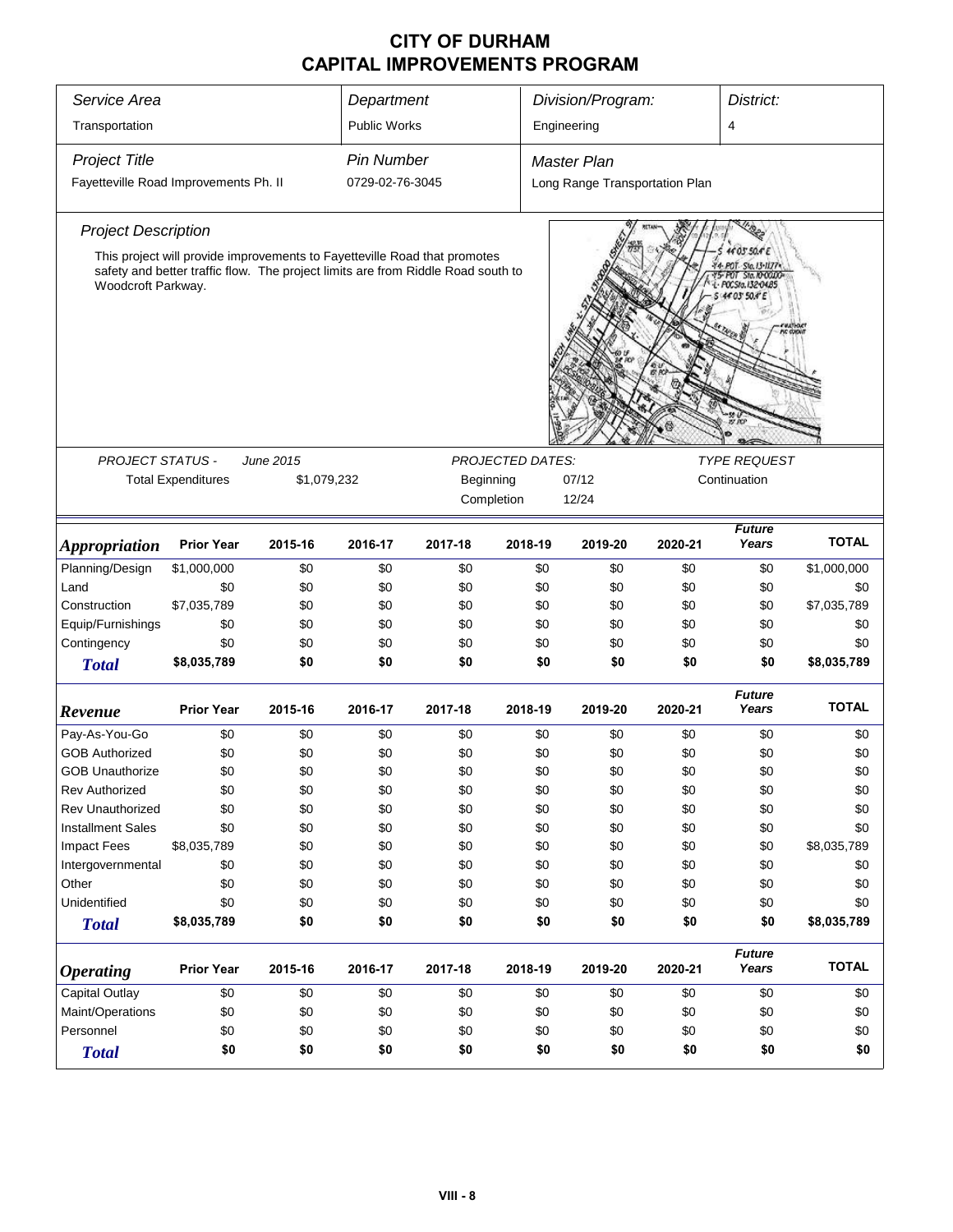| Division/Program:<br>Department        |                           |                                                                                                                                                                                                                                                                                                                                                                                                        |                   |            |                         | District:                             |                    |                        |                     |  |
|----------------------------------------|---------------------------|--------------------------------------------------------------------------------------------------------------------------------------------------------------------------------------------------------------------------------------------------------------------------------------------------------------------------------------------------------------------------------------------------------|-------------------|------------|-------------------------|---------------------------------------|--------------------|------------------------|---------------------|--|
| Service Area                           |                           |                                                                                                                                                                                                                                                                                                                                                                                                        |                   |            |                         |                                       |                    |                        |                     |  |
| Transportation                         |                           |                                                                                                                                                                                                                                                                                                                                                                                                        | Transportation    |            |                         | Transportation                        |                    | All                    |                     |  |
| <b>Project Title</b>                   |                           |                                                                                                                                                                                                                                                                                                                                                                                                        | <b>Pin Number</b> |            |                         | <b>Master Plan</b>                    |                    |                        |                     |  |
| <b>Federal-State Matching Projects</b> |                           |                                                                                                                                                                                                                                                                                                                                                                                                        |                   |            |                         | Long Range Transportation Plan (LRTP) |                    |                        |                     |  |
| <b>Project Description</b>             |                           |                                                                                                                                                                                                                                                                                                                                                                                                        |                   |            |                         |                                       |                    |                        |                     |  |
| Alston Ave. widening.                  |                           | The project provides local matching funds for federal and State transportation<br>grants for various roadway appearance, intersection capacity and safety<br>improvement projects. FY15 funding will address NC751 (Erwin Rd. to Duke<br>University Rd.) sidewalk project; Alston Ave. sidewalk project (Campus Hills to<br>Riddle Rd. & Carpenter-Fletcher to Sedwick Rd.); pedestrian betterment for |                   |            |                         |                                       |                    |                        |                     |  |
|                                        |                           | <b>June 2015</b>                                                                                                                                                                                                                                                                                                                                                                                       |                   |            | <b>PROJECTED DATES:</b> |                                       |                    | <b>TYPE REQUEST</b>    |                     |  |
| <b>PROJECT STATUS -</b>                | <b>Total Expenditures</b> | \$162,315                                                                                                                                                                                                                                                                                                                                                                                              |                   |            | Beginning               | 07/04                                 |                    |                        |                     |  |
|                                        |                           |                                                                                                                                                                                                                                                                                                                                                                                                        |                   |            | Completion              | 06/20                                 | Continuation       |                        |                     |  |
|                                        | <b>Prior Year</b>         | 2015-16                                                                                                                                                                                                                                                                                                                                                                                                | 2016-17           | 2017-18    | 2018-19                 | 2019-20                               | 2020-21            | <b>Future</b><br>Years | <b>TOTAL</b>        |  |
| <i><b>Appropriation</b></i>            |                           |                                                                                                                                                                                                                                                                                                                                                                                                        |                   |            |                         |                                       |                    |                        |                     |  |
| Planning/Design                        | \$1,124,726               | \$0                                                                                                                                                                                                                                                                                                                                                                                                    | \$0               | \$0        | \$0                     | \$0                                   | \$0                | \$0                    | \$1,124,726         |  |
| Land                                   | \$367,010                 | \$0                                                                                                                                                                                                                                                                                                                                                                                                    | \$0               | \$0        | \$0                     | \$0                                   | \$0                | \$0                    | \$367,010           |  |
| Construction                           | \$7,412,583               | \$4,113,682                                                                                                                                                                                                                                                                                                                                                                                            | \$0               | \$0        | \$546,364               | \$0                                   | \$5,216,733        | \$5,970,261            | 23,259,623          |  |
| Equip/Furnishings                      | \$0                       | \$0                                                                                                                                                                                                                                                                                                                                                                                                    | \$0               | \$0        | \$0                     | \$0                                   | \$0                | \$0                    | \$0                 |  |
| Contingency<br><b>Total</b>            | \$0<br>\$8,904,319        | \$0<br>\$4,113,682                                                                                                                                                                                                                                                                                                                                                                                     | \$0<br>\$0        | \$0<br>\$0 | \$0<br>\$546,364        | \$0<br>\$0                            | \$0<br>\$5,216,733 | \$0<br>\$5,970,261     | \$0<br>\$24,751,359 |  |
|                                        |                           |                                                                                                                                                                                                                                                                                                                                                                                                        |                   |            |                         |                                       |                    | <b>Future</b>          |                     |  |
| Revenue                                | <b>Prior Year</b>         | 2015-16                                                                                                                                                                                                                                                                                                                                                                                                | 2016-17           | 2017-18    | 2018-19                 | 2019-20                               | 2020-21            | Years                  | <b>TOTAL</b>        |  |
| Pay-As-You-Go                          | \$500,000                 | \$0                                                                                                                                                                                                                                                                                                                                                                                                    | \$0               | \$0        | \$0                     | \$0                                   | \$0                | \$0                    | \$500,000           |  |
| <b>GOB Authorized</b>                  | \$2,259,046               | \$0                                                                                                                                                                                                                                                                                                                                                                                                    | \$0               | \$0        | \$0                     | \$0                                   | \$0                | \$0                    | \$2,259,046         |  |
| <b>GOB Unauthorize</b>                 | \$0                       | \$0                                                                                                                                                                                                                                                                                                                                                                                                    | \$0               | \$0        | \$0                     | \$0                                   | \$0                | \$0                    | \$0                 |  |
| Rev Authorized                         | \$0                       | \$0                                                                                                                                                                                                                                                                                                                                                                                                    | \$0               | \$0        | \$0                     | \$0                                   | \$0                | \$0                    | \$0                 |  |
| <b>Rev Unauthorized</b>                | \$0                       | \$0                                                                                                                                                                                                                                                                                                                                                                                                    | \$0               | \$0        | \$0                     | \$0                                   | \$0                | \$0                    | \$0                 |  |
| <b>Installment Sales</b>               | \$2,302,503               | \$4,113,682                                                                                                                                                                                                                                                                                                                                                                                            | \$0               | \$0        | \$0                     | \$0                                   | \$0                | \$0                    | \$6,416,185         |  |
| <b>Impact Fees</b>                     | \$2,753,130               | \$0                                                                                                                                                                                                                                                                                                                                                                                                    | \$0               | \$0        | \$0                     | \$0                                   | \$0                | \$0                    | \$2,753,130         |  |
| Intergovernmental                      | \$980,000                 | \$0                                                                                                                                                                                                                                                                                                                                                                                                    | \$0               | \$0        | \$0                     | \$0                                   | \$0                | \$0                    | \$980,000           |  |
| Other                                  | \$109,640                 | \$0                                                                                                                                                                                                                                                                                                                                                                                                    | \$0               | \$0        | \$0                     | \$0                                   | \$0                | \$0                    | \$109,640           |  |
| Unidentified                           | \$0                       | \$0                                                                                                                                                                                                                                                                                                                                                                                                    | \$0               | \$0        | \$546,364               | \$0                                   | \$5,216,733        | \$5,970,261            | 11,733,358          |  |
| <b>Total</b>                           | \$8,904,319               | \$4,113,682                                                                                                                                                                                                                                                                                                                                                                                            | \$0               | \$0        | \$546,364               | \$0                                   | \$5,216,733        | \$5,970,261            | \$24,751,359        |  |
| <b>Operating</b>                       | <b>Prior Year</b>         | 2015-16                                                                                                                                                                                                                                                                                                                                                                                                | 2016-17           | 2017-18    | 2018-19                 | 2019-20                               | 2020-21            | <b>Future</b><br>Years | <b>TOTAL</b>        |  |
| Capital Outlay                         | \$0                       | \$0                                                                                                                                                                                                                                                                                                                                                                                                    | \$0               | \$0        | \$0                     | \$0                                   | \$0                | \$0                    | \$0                 |  |
| Maint/Operations                       | \$0                       | \$0                                                                                                                                                                                                                                                                                                                                                                                                    | \$0               | \$0        | \$0                     | \$0                                   | \$0                | \$0                    | \$0                 |  |
| Personnel                              | \$0                       | \$0                                                                                                                                                                                                                                                                                                                                                                                                    | \$0               | \$0        | \$0                     | \$0                                   | \$0                | \$0                    | \$0                 |  |
| <b>Total</b>                           | \$0                       | \$0                                                                                                                                                                                                                                                                                                                                                                                                    | \$0               | \$0        | \$0                     | \$0                                   | \$0                | \$0                    | \$0                 |  |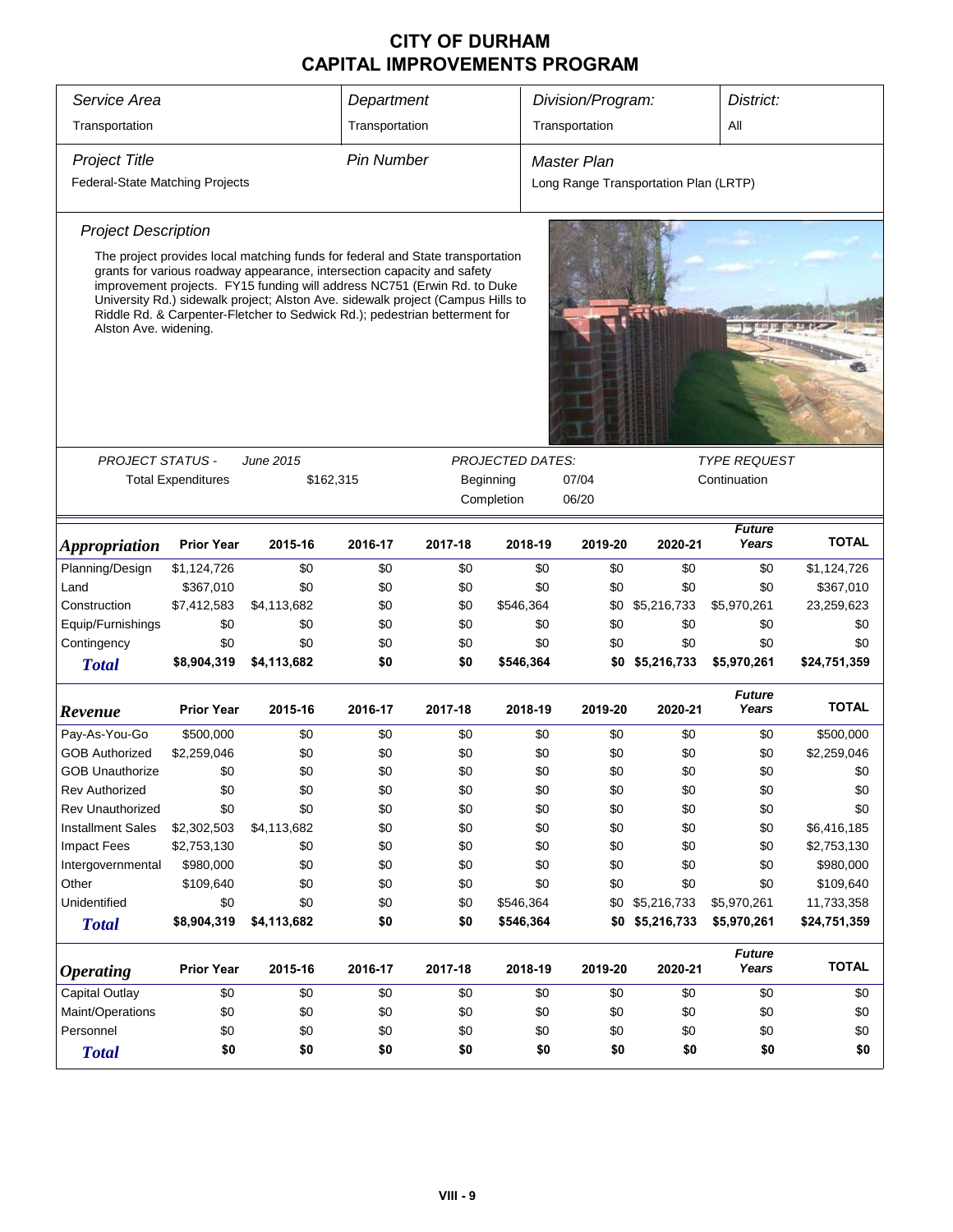| Service Area                                                                     |                                                                                                                                                                                                                                                                                       |                  | Department        |           |                         | Division/Program:              |              |                        | District:    |  |
|----------------------------------------------------------------------------------|---------------------------------------------------------------------------------------------------------------------------------------------------------------------------------------------------------------------------------------------------------------------------------------|------------------|-------------------|-----------|-------------------------|--------------------------------|--------------|------------------------|--------------|--|
| Transportation                                                                   |                                                                                                                                                                                                                                                                                       |                  | Transportation    |           |                         | Transportation                 |              | All                    |              |  |
| <b>Project Title</b>                                                             |                                                                                                                                                                                                                                                                                       |                  | <b>Pin Number</b> |           |                         | Master Plan                    |              |                        |              |  |
| Misc Thoroughfares and Street<br>Improvements                                    |                                                                                                                                                                                                                                                                                       |                  |                   |           |                         | Long Range Transportation Plan |              |                        |              |  |
| <b>Project Description</b>                                                       |                                                                                                                                                                                                                                                                                       |                  |                   |           |                         |                                |              |                        |              |  |
|                                                                                  | This project provides funding to construct missing segments of streets<br>between those segments not built by developers, plus other improvements like<br>turn lanes, intersection widening, new traffic signals and railroad crossing<br>safety improvements. Projects are citywide. |                  |                   |           |                         |                                |              |                        |              |  |
|                                                                                  |                                                                                                                                                                                                                                                                                       |                  |                   |           |                         |                                |              |                        |              |  |
| PROJECT STATUS -                                                                 |                                                                                                                                                                                                                                                                                       | <b>June 2015</b> |                   |           | <b>PROJECTED DATES:</b> |                                |              | <b>TYPE REQUEST</b>    |              |  |
| <b>Total Expenditures</b><br>(\$17)<br>07/04<br>Beginning<br>Completion<br>07/16 |                                                                                                                                                                                                                                                                                       |                  |                   |           |                         |                                | Continuation |                        |              |  |
| <i><b>Appropriation</b></i>                                                      | <b>Prior Year</b>                                                                                                                                                                                                                                                                     | 2015-16          | 2016-17           | 2017-18   | 2018-19                 | 2019-20                        | 2020-21      | <b>Future</b><br>Years | <b>TOTAL</b> |  |
| Planning/Design                                                                  | \$1,090,606                                                                                                                                                                                                                                                                           | \$0              | \$0               | \$0       | \$0                     | \$0                            | \$0          | \$0                    | \$1,090,606  |  |
| Land                                                                             | \$0                                                                                                                                                                                                                                                                                   | \$0              | \$0               | \$0       | \$0                     | \$0                            | \$0          | \$0                    | \$0          |  |
| Construction                                                                     | \$1,376,381                                                                                                                                                                                                                                                                           | \$572,000        | \$309,000         | \$318,270 | \$327,818               | \$337,653                      | \$347,782    | \$358,216              | \$3,947,120  |  |
| Equip/Furnishings                                                                | \$1,001,123                                                                                                                                                                                                                                                                           | \$0              | \$0               | \$0       | \$0                     | \$0                            | \$0          | \$0                    | \$1,001,123  |  |
| Contingency                                                                      | \$22,662                                                                                                                                                                                                                                                                              | \$0              | \$0               | \$0       | \$0                     | \$0                            | \$0          | \$0                    | \$22,662     |  |
| <b>Total</b>                                                                     | \$3,490,772                                                                                                                                                                                                                                                                           | \$572,000        | \$309,000         | \$318,270 | \$327,818               | \$337,653                      | \$347,782    | \$358,216              | \$6,061,511  |  |
| Revenue                                                                          | <b>Prior Year</b>                                                                                                                                                                                                                                                                     | 2015-16          | 2016-17           | 2017-18   | 2018-19                 | 2019-20                        | 2020-21      | <b>Future</b><br>Years | <b>TOTAL</b> |  |
| Pay-As-You-Go                                                                    | \$604,948                                                                                                                                                                                                                                                                             | \$0              | \$0               | \$0       | \$0                     | \$0                            | \$0          | \$0                    | \$604,948    |  |
| <b>GOB Authorized</b>                                                            | \$0                                                                                                                                                                                                                                                                                   | \$0              | \$0               | \$0       | \$0                     | \$0                            | \$0          | \$0                    | \$0          |  |
| <b>GOB Unauthorize</b>                                                           | \$0                                                                                                                                                                                                                                                                                   | \$0              | \$0               | \$0       | \$0                     | \$0                            | \$0          | \$0                    | \$0          |  |
| <b>Rev Authorized</b>                                                            | \$0                                                                                                                                                                                                                                                                                   | \$0              | \$0               | \$0       | \$0                     | \$0                            | \$0          | \$0                    | \$0          |  |
| Rev Unauthorized                                                                 | \$0                                                                                                                                                                                                                                                                                   | \$0              | \$0               | \$0       | \$0                     | \$0                            | \$0          | \$0                    | \$0          |  |
| <b>Installment Sales</b>                                                         | \$1,756,995                                                                                                                                                                                                                                                                           | \$572,000        | \$0               | \$0       | \$0                     | \$0                            | \$0          | \$0                    | \$2,328,995  |  |
| <b>Impact Fees</b>                                                               | \$0                                                                                                                                                                                                                                                                                   | \$0              | \$0               | \$0       | \$0                     | \$0                            | \$0          | \$0                    | \$0          |  |
| Intergovernmental                                                                | \$959,918                                                                                                                                                                                                                                                                             | \$0              | \$0               | \$0       | \$0                     | \$0                            | \$0          | \$0                    | \$959,918    |  |
| Other                                                                            | \$168,911                                                                                                                                                                                                                                                                             | \$0              | \$0               | \$0       | \$0                     | \$0                            | \$0          | \$0                    | \$168,911    |  |
| Unidentified                                                                     | \$0                                                                                                                                                                                                                                                                                   | \$0              | \$309,000         | \$318,270 | \$327,818               | \$337,653                      | \$347,782    | \$358,216              | \$1,998,739  |  |
| <b>Total</b>                                                                     | \$3,490,772                                                                                                                                                                                                                                                                           | \$572,000        | \$309,000         | \$318,270 | \$327,818               | \$337,653                      | \$347,782    | \$358,216              | \$6,061,511  |  |
| <b>Operating</b>                                                                 | <b>Prior Year</b>                                                                                                                                                                                                                                                                     | 2015-16          | 2016-17           | 2017-18   | 2018-19                 | 2019-20                        | 2020-21      | <b>Future</b><br>Years | <b>TOTAL</b> |  |
| Capital Outlay                                                                   | \$0                                                                                                                                                                                                                                                                                   | \$0              | \$0               | \$0       | \$0                     | \$0                            | \$0          | \$0                    | \$0          |  |
| Maint/Operations                                                                 | \$0                                                                                                                                                                                                                                                                                   | \$0              | \$0               | \$0       | \$0                     | \$0                            | \$0          | \$0                    | \$0          |  |
| Personnel                                                                        | \$0                                                                                                                                                                                                                                                                                   | \$0              | \$0               | \$0       | \$0                     | \$0                            | \$0          | \$0                    | \$0          |  |
| \$0<br>\$0<br>\$0<br>\$0<br>\$0<br>\$0<br>\$0<br>\$0<br>\$0<br><b>Total</b>      |                                                                                                                                                                                                                                                                                       |                  |                   |           |                         |                                |              |                        |              |  |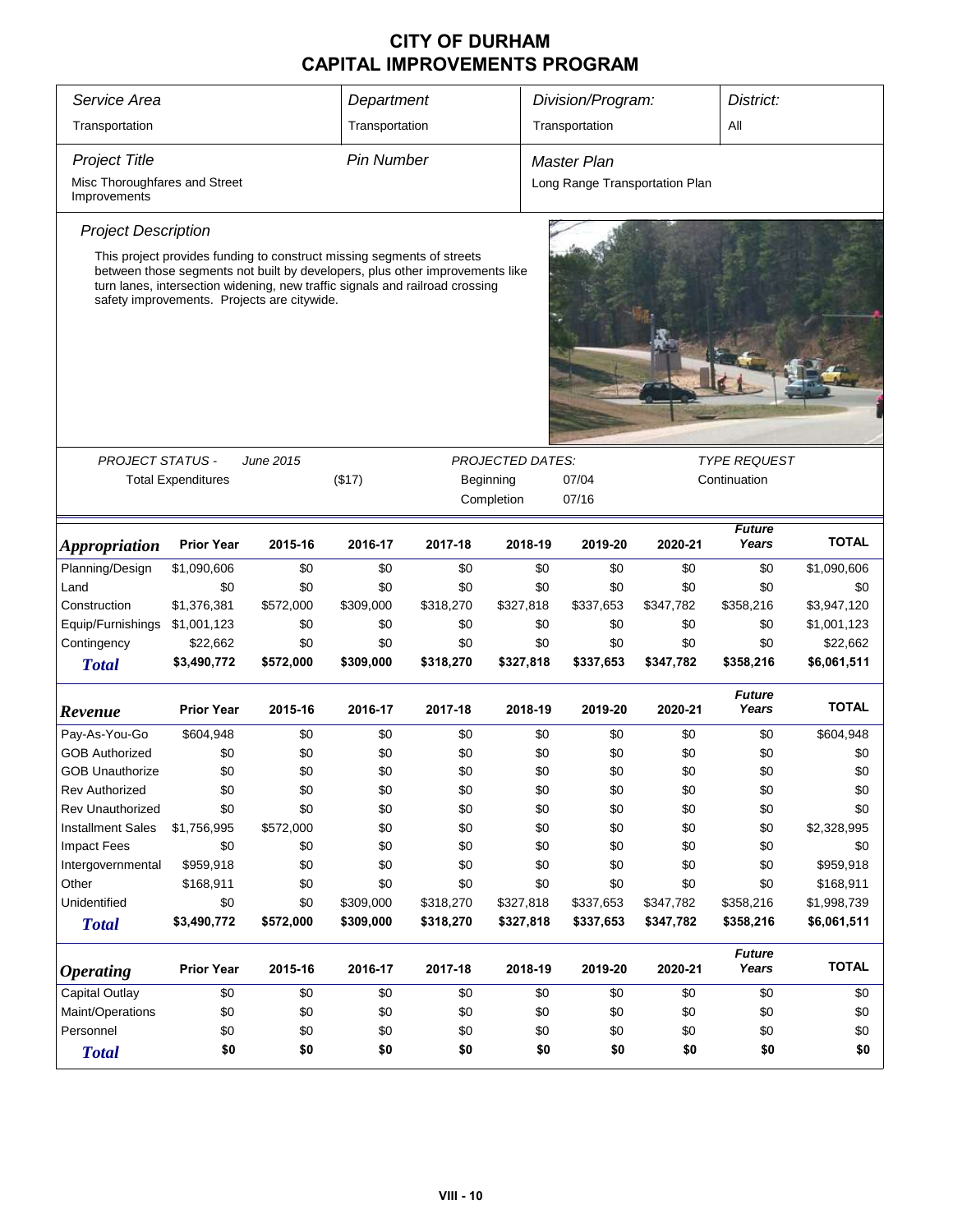| Service Area                                                                                                                                                                                                                                                                                                                                                                                                                                                                                                                       | Division/Program:<br>District:<br>Department |             |                     |             |                         |                        |         |                         |                                     |              |  |
|------------------------------------------------------------------------------------------------------------------------------------------------------------------------------------------------------------------------------------------------------------------------------------------------------------------------------------------------------------------------------------------------------------------------------------------------------------------------------------------------------------------------------------|----------------------------------------------|-------------|---------------------|-------------|-------------------------|------------------------|---------|-------------------------|-------------------------------------|--------------|--|
| Transportation                                                                                                                                                                                                                                                                                                                                                                                                                                                                                                                     |                                              |             | <b>Public Works</b> |             |                         | Engineering            |         |                         | All                                 |              |  |
|                                                                                                                                                                                                                                                                                                                                                                                                                                                                                                                                    |                                              |             |                     |             |                         |                        |         |                         |                                     |              |  |
| <b>Project Title</b>                                                                                                                                                                                                                                                                                                                                                                                                                                                                                                               |                                              |             | <b>Pin Number</b>   |             |                         | Master Plan            |         |                         |                                     |              |  |
| Sidewalk Repair, ADA and Gaps                                                                                                                                                                                                                                                                                                                                                                                                                                                                                                      |                                              |             |                     |             |                         | Pedestrian Master Plan |         |                         |                                     |              |  |
|                                                                                                                                                                                                                                                                                                                                                                                                                                                                                                                                    |                                              |             |                     |             |                         |                        |         |                         |                                     |              |  |
| <b>Project Description</b>                                                                                                                                                                                                                                                                                                                                                                                                                                                                                                         |                                              |             |                     |             |                         |                        |         |                         |                                     |              |  |
| This program includes funding for on-going repair, maintenance and ADA<br>required improvements to existing City sidewalks. The program improves<br>pedestrian safety, encourages walking, provides better access for pedestrians<br>and preserves City sidewalk assets. FY16 allocation includes funding for new<br>sidewalk design only related to the existing DurhamWalks! Plan projects.<br>Subsequent funding level in future years includes ongoing sidewalk repairs<br>and needs determined by a DurhamWalks Plan refresh. |                                              |             |                     |             |                         |                        |         |                         |                                     |              |  |
|                                                                                                                                                                                                                                                                                                                                                                                                                                                                                                                                    |                                              |             |                     |             |                         |                        |         |                         |                                     |              |  |
| <b>PROJECT STATUS -</b>                                                                                                                                                                                                                                                                                                                                                                                                                                                                                                            |                                              | June 2015   | \$0                 |             | <b>PROJECTED DATES:</b> | 07/11                  |         |                         | <b>TYPE REQUEST</b><br>Continuation |              |  |
|                                                                                                                                                                                                                                                                                                                                                                                                                                                                                                                                    | <b>Total Expenditures</b>                    |             |                     |             | Beginning<br>Completion | 06/24                  |         |                         |                                     |              |  |
|                                                                                                                                                                                                                                                                                                                                                                                                                                                                                                                                    |                                              |             |                     |             |                         |                        |         |                         |                                     |              |  |
| <i><b>Appropriation</b></i>                                                                                                                                                                                                                                                                                                                                                                                                                                                                                                        | <b>Prior Year</b>                            | 2015-16     | 2016-17             | 2017-18     | 2018-19                 |                        | 2019-20 | 2020-21                 | <b>Future</b><br>Years              | <b>TOTAL</b> |  |
| Planning/Design                                                                                                                                                                                                                                                                                                                                                                                                                                                                                                                    | \$0                                          | \$0         | \$0                 | \$0         |                         | \$0                    | \$0     | \$0                     | \$0                                 | \$0          |  |
| Land                                                                                                                                                                                                                                                                                                                                                                                                                                                                                                                               | \$0                                          | \$0         | \$0                 | \$0         |                         | \$0                    | \$0     | \$0                     | \$0                                 | \$0          |  |
| Construction                                                                                                                                                                                                                                                                                                                                                                                                                                                                                                                       | \$3,648,257                                  | \$1,260,000 | \$4,583,500         | \$1,591,350 | \$5,600,226             |                        |         | \$3,657,904 \$3,188,004 | \$3,283,644                         | 26,812,885   |  |
| Equip/Furnishings                                                                                                                                                                                                                                                                                                                                                                                                                                                                                                                  | \$0                                          | \$0         | \$0                 | \$0         |                         | \$0                    | \$0     | \$0                     | \$0                                 | \$0          |  |
| Contingency                                                                                                                                                                                                                                                                                                                                                                                                                                                                                                                        | \$0                                          | \$0         | \$0                 | \$0         |                         | \$0                    | \$0     | \$0                     | \$0                                 | \$0          |  |
| <b>Total</b>                                                                                                                                                                                                                                                                                                                                                                                                                                                                                                                       | \$3,648,257                                  | \$1,260,000 | \$4,583,500         | \$1,591,350 | \$5,600,226             |                        |         | \$3,657,904 \$3,188,004 | \$3,283,644                         | \$26,812,885 |  |
| Revenue                                                                                                                                                                                                                                                                                                                                                                                                                                                                                                                            | <b>Prior Year</b>                            | 2015-16     | 2016-17             | 2017-18     | 2018-19                 |                        | 2019-20 | 2020-21                 | <b>Future</b><br>Years              | <b>TOTAL</b> |  |
| Pay-As-You-Go                                                                                                                                                                                                                                                                                                                                                                                                                                                                                                                      | \$0                                          | \$500,000   | \$0                 | \$0         |                         | \$0                    | \$0     | \$0                     | \$0                                 | \$500,000    |  |
| <b>GOB Authorized</b>                                                                                                                                                                                                                                                                                                                                                                                                                                                                                                              | \$0                                          | \$0         | \$0                 | \$0         |                         | \$0                    | \$0     | \$0                     | \$0                                 | \$0          |  |
| <b>GOB Unauthorize</b>                                                                                                                                                                                                                                                                                                                                                                                                                                                                                                             | \$0                                          | \$0         | \$0                 | \$0         |                         | \$0                    | \$0     | \$0                     | \$0                                 | \$0          |  |
| Rev Authorized                                                                                                                                                                                                                                                                                                                                                                                                                                                                                                                     | \$0                                          | \$0         | \$0                 | \$0         |                         | \$0                    | \$0     | \$0                     | \$0                                 | \$0          |  |
| <b>Rev Unauthorized</b>                                                                                                                                                                                                                                                                                                                                                                                                                                                                                                            | \$0                                          | \$0         | \$0                 | \$0         |                         | \$0                    | \$0     | \$0                     | \$0                                 | \$0          |  |
| <b>Installment Sales</b>                                                                                                                                                                                                                                                                                                                                                                                                                                                                                                           | \$2,705,841                                  | \$760,000   | \$0                 | \$0         |                         | \$0                    | \$0     | \$0                     | \$0                                 | \$3,465,841  |  |
| <b>Impact Fees</b>                                                                                                                                                                                                                                                                                                                                                                                                                                                                                                                 | \$0                                          | \$0         | \$0                 | \$0         |                         | \$0                    | \$0     | \$0                     | \$0                                 | \$0          |  |
| Intergovernmental                                                                                                                                                                                                                                                                                                                                                                                                                                                                                                                  | \$645,778                                    | \$0         | \$0                 | \$0         |                         | \$0                    | \$0     | \$0                     | \$0                                 | \$645,778    |  |
| Other                                                                                                                                                                                                                                                                                                                                                                                                                                                                                                                              | \$296,638                                    | \$0         | \$0                 | \$0         |                         | \$0                    | \$0     | \$0                     | \$0                                 | \$296,638    |  |
| Unidentified                                                                                                                                                                                                                                                                                                                                                                                                                                                                                                                       | \$0                                          | \$0         | \$4,583,500         | \$1,591,350 | \$5,600,226             |                        |         | \$3,657,904 \$3,188,004 | \$3,283,644                         | 21,904,628   |  |
| <b>Total</b>                                                                                                                                                                                                                                                                                                                                                                                                                                                                                                                       | \$3,648,257                                  | \$1,260,000 | \$4,583,500         | \$1,591,350 | \$5,600,226             |                        |         | \$3,657,904 \$3,188,004 | \$3,283,644                         | \$26,812,885 |  |
| <i><b>Operating</b></i>                                                                                                                                                                                                                                                                                                                                                                                                                                                                                                            | <b>Prior Year</b>                            | 2015-16     | 2016-17             | 2017-18     | 2018-19                 |                        | 2019-20 | 2020-21                 | <b>Future</b><br>Years              | <b>TOTAL</b> |  |
| Capital Outlay                                                                                                                                                                                                                                                                                                                                                                                                                                                                                                                     | \$0                                          | \$0         | \$0                 | \$0         |                         | \$0                    | \$0     | \$0                     | \$0                                 | \$0          |  |
| Maint/Operations                                                                                                                                                                                                                                                                                                                                                                                                                                                                                                                   | \$0                                          | \$0         | \$0                 | \$0         |                         | \$0                    | \$0     | \$0                     | \$0                                 | \$0          |  |
| Personnel                                                                                                                                                                                                                                                                                                                                                                                                                                                                                                                          | \$0                                          | \$0         | \$0                 | \$0         |                         | \$0                    | \$0     | \$0                     | \$0                                 | \$0          |  |
| <b>Total</b>                                                                                                                                                                                                                                                                                                                                                                                                                                                                                                                       | \$0                                          | \$0         | \$0                 | \$0         |                         | \$0                    | \$0     | \$0                     | \$0                                 | \$0          |  |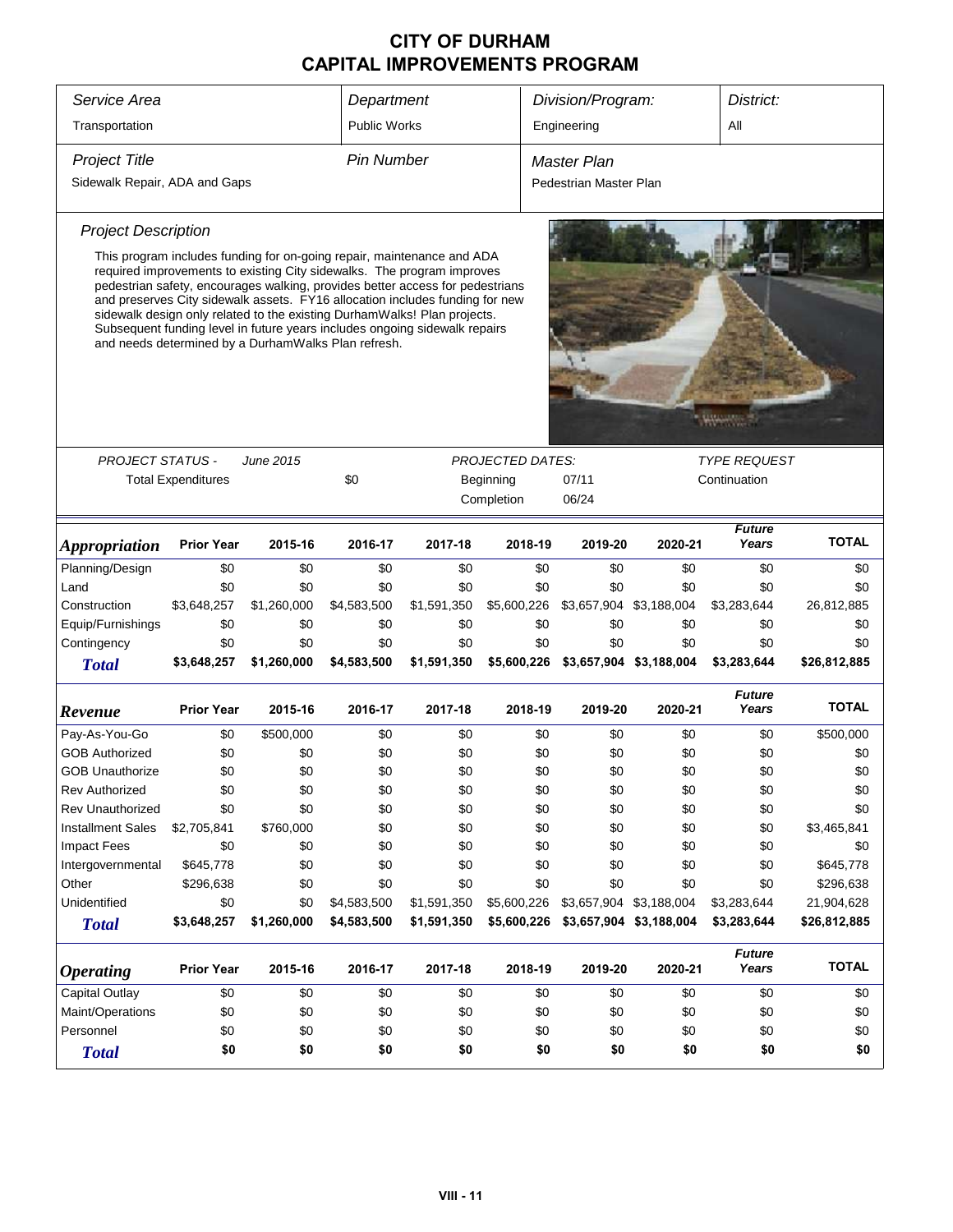| Service Area                                                             |                   |                                                                                                                                                                                                                                    | Department          |                         | Division/Program:         |                     | District:    |                        |              |  |
|--------------------------------------------------------------------------|-------------------|------------------------------------------------------------------------------------------------------------------------------------------------------------------------------------------------------------------------------------|---------------------|-------------------------|---------------------------|---------------------|--------------|------------------------|--------------|--|
| Transportation                                                           |                   |                                                                                                                                                                                                                                    | <b>Public Works</b> |                         | <b>Street Maintenance</b> |                     | All          |                        |              |  |
| <b>Pin Number</b><br><b>Project Title</b><br>Street Paving & Maintenance |                   |                                                                                                                                                                                                                                    |                     |                         |                           | <b>Master Plan</b>  |              |                        |              |  |
| <b>Project Description</b>                                               |                   | This project will address ongoing street paving and maintenance needs<br>throughout the City. The department of Public Works has oversight of the<br>City's Pavement Condition Index and will use funding to address deficiencies. |                     |                         |                           |                     |              |                        |              |  |
| <b>PROJECT STATUS -</b><br>June 2015                                     |                   |                                                                                                                                                                                                                                    |                     |                         | <b>PROJECTED DATES:</b>   | <b>TYPE REQUEST</b> |              |                        |              |  |
| <b>Total Expenditures</b>                                                |                   |                                                                                                                                                                                                                                    | \$0                 | Beginning<br>Completion |                           | 07/14<br>06/17      | Continuation |                        |              |  |
| <b>Appropriation</b>                                                     | <b>Prior Year</b> | 2015-16                                                                                                                                                                                                                            | 2016-17             | 2017-18                 | 2018-19                   | 2019-20             | 2020-21      | <b>Future</b><br>Years | <b>TOTAL</b> |  |
| Construction                                                             | \$1,000,000       | \$2,000,000                                                                                                                                                                                                                        | \$0                 | \$0                     | \$0                       | \$0                 | \$0          | \$0                    | \$3,000,000  |  |
| <b>Total</b>                                                             | \$1,000,000       | \$2,000,000                                                                                                                                                                                                                        | \$0                 | \$0                     | \$0                       | \$0                 | \$0          | \$0                    | \$3,000,000  |  |
| Revenue                                                                  | <b>Prior Year</b> | 2015-16                                                                                                                                                                                                                            | 2016-17             | 2017-18                 | 2018-19                   | 2019-20             | 2020-21      | <b>Future</b><br>Years | <b>TOTAL</b> |  |
|                                                                          |                   |                                                                                                                                                                                                                                    |                     |                         |                           |                     |              |                        |              |  |
| Other                                                                    | \$1,000,000       | \$2,000,000                                                                                                                                                                                                                        | \$0                 | \$0                     | \$0                       | \$0                 | \$0          | \$0                    | \$3,000,000  |  |